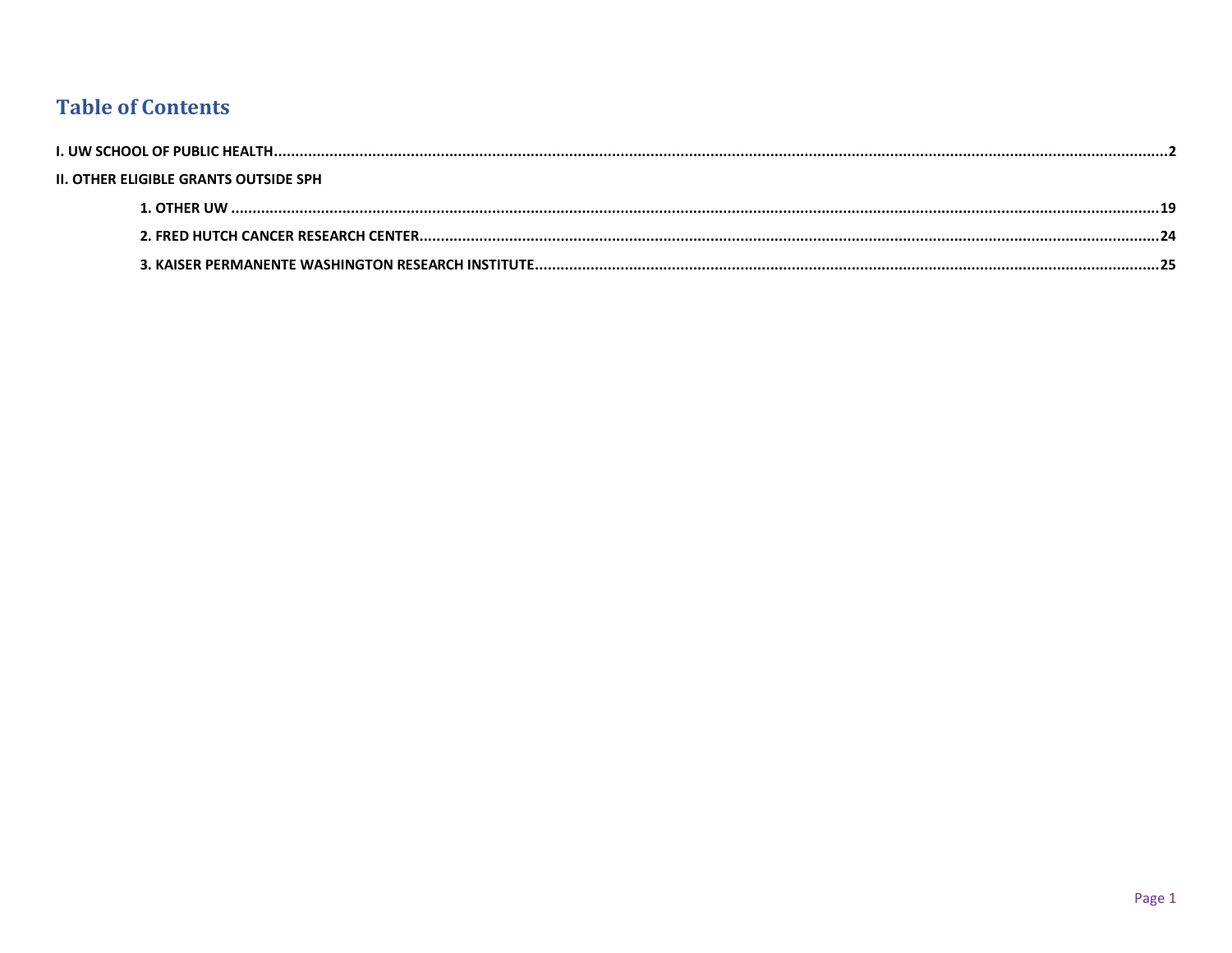## **NIH Diversity Supplement: Eligible Grant List**

*Last updated: 04/14/2022*

| <b>Grant Title</b>                           | <b>Principal Investigator</b>  | <b>Start</b> – End        | <b>Preferred</b>          | <b>Study Summary</b>                                                                                                                  |
|----------------------------------------------|--------------------------------|---------------------------|---------------------------|---------------------------------------------------------------------------------------------------------------------------------------|
| (Award Number)                               |                                | <b>Dates</b>              | <b>Candidate-Level</b>    |                                                                                                                                       |
| Next generation                              | <b>Alexander Reiner</b>        | $9/1/2019 -$              | Graduate                  | This project will lead to improved insight into the genetic basis of                                                                  |
| functional genomics of                       | apreiner@uw.edu                | 8/31/2024                 | Post-doc                  | hematologic traits and red blood cell disorders. Finding the risk factors                                                             |
| hematology traits                            |                                |                           |                           | and causes of these disorders or traits will lead to new insights into                                                                |
|                                              |                                |                           |                           | why they occur, and, potentially, how they can be treated. This project                                                               |
| 5R01HL146500-03                              |                                |                           |                           | will create a renewable resource for the scientific community for                                                                     |
|                                              |                                |                           |                           | research into human red blood cell production and how this goes awry                                                                  |
| <b>NHLBI</b><br><b>Novel Statistical</b>     |                                |                           | Graduate                  | in disease.                                                                                                                           |
| Inference for Biomedical                     | Ali Shojaie<br>ashojaie@uw.edu | $7/1/2020 -$<br>6/30/2024 | Post-doc                  | Biomedical big data (BBD), including large collections of omics data,<br>medical imaging data, and electronic health records, offer   |
| Big Data                                     |                                |                           |                           | unprecedented opportunities for discovering disease mechanisms and                                                                    |
|                                              |                                |                           |                           | developing effective treatments. However, despite their tremendous                                                                    |
| 1R01GM133848-01A1                            |                                |                           |                           | potential, discovery using BBD has been hindered by computational                                                                     |
|                                              |                                |                           |                           | challenges, including limited advances in statistical inference                                                                       |
| <b>NIGMS</b>                                 |                                |                           |                           | procedures that allow biomedical researchers to investigate uncon-                                                                    |
|                                              |                                |                           |                           | founded associations among biomarkers of interest and various                                                                         |
|                                              |                                |                           |                           | biological phenotypes, while integrating data from multiple BBD                                                                       |
|                                              |                                |                           |                           | sources. The current proposal bridges this gap by developing novel                                                                    |
|                                              |                                |                           |                           | statistical machine learning methods and easy-to-use open-source                                                                      |
|                                              |                                |                           |                           | software for statistical inference in BBD, which are designed to                                                                      |
|                                              |                                |                           |                           | facilitate the integration of data from multiple studies and platforms.                                                               |
| Statistical methods to                       | Amy Willis<br>adwillis@uw.edu  | $7/1/2019 -$              | Undergraduate<br>Graduate | The human microbiome, which plays an important role in many                                                                           |
| enhance reproducible<br>microbiome discovery |                                | 6/30/2024                 | Post-doc                  | diseases, is generally characterized using high throughput genome<br>sequencing, which can induce measurement noise due to sequencing |
|                                              |                                |                           |                           | depth, batch effects, and laboratory protocols. The overall goals of this                                                             |
| 5R35GM133420-02                              |                                |                           |                           | research are to develop new statistical methods and software that                                                                     |
|                                              |                                |                           |                           | explicitly model batch and technical variation, allowing us to                                                                        |
| <b>NIGMS</b>                                 |                                |                           |                           | distinguish, rather than conflate, biological signal and non-biological                                                               |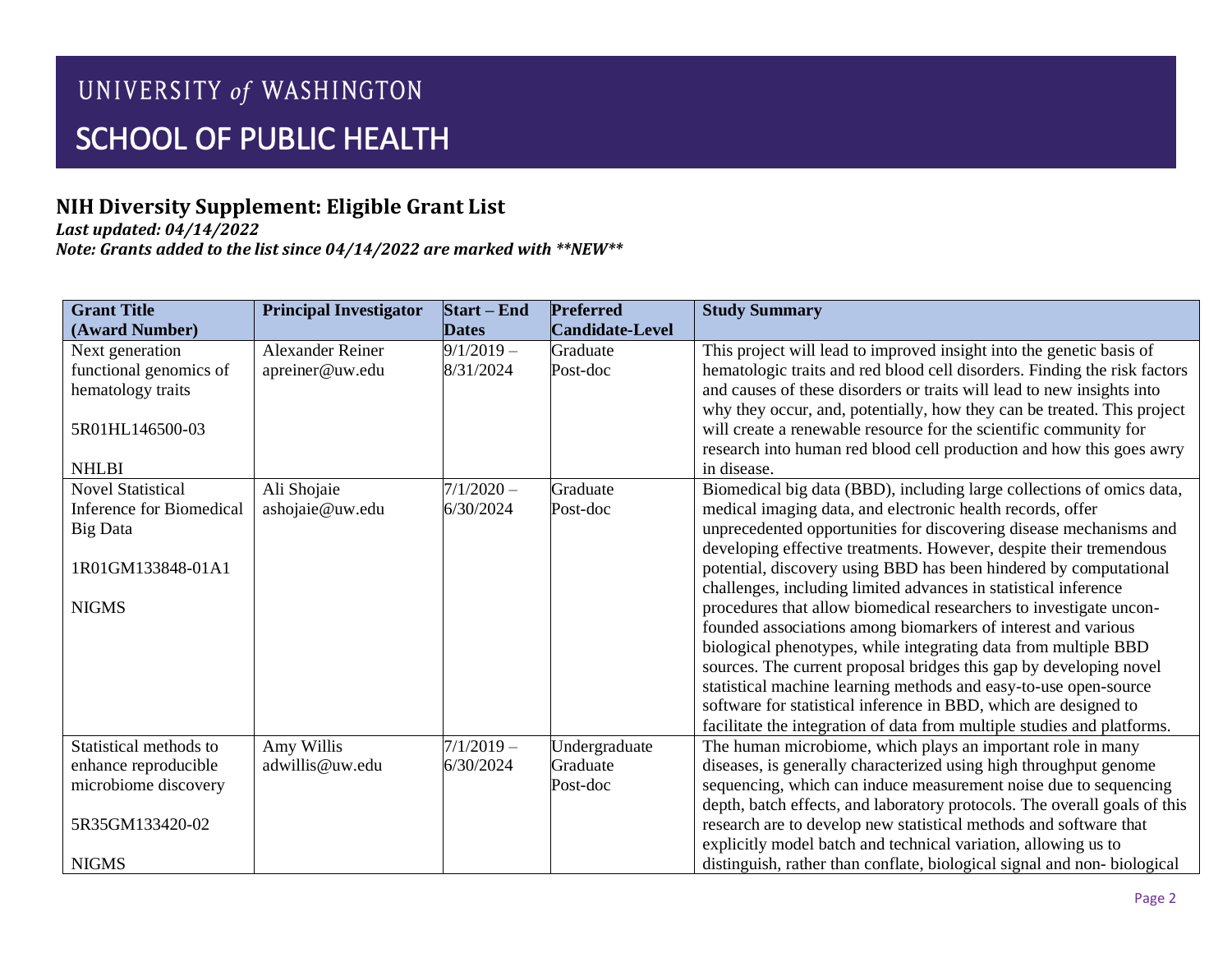## **NIH Diversity Supplement: Eligible Grant List**

*Last updated: 04/14/2022*

|                                                                                                                                                                                                                              |                                          |                           |                                        | noise. These methods will enable biomedical scientists to increase the<br>reproducibility of microbiome research, facilitating the identification<br>of the specific biological elements within the microbiome that<br>influence human health.                                                                                                                                                                                                                                                      |
|------------------------------------------------------------------------------------------------------------------------------------------------------------------------------------------------------------------------------|------------------------------------------|---------------------------|----------------------------------------|-----------------------------------------------------------------------------------------------------------------------------------------------------------------------------------------------------------------------------------------------------------------------------------------------------------------------------------------------------------------------------------------------------------------------------------------------------------------------------------------------------|
| Person-centered decision<br>making: Developing a<br>choice-based preference<br>tool for transitions in<br>dementia care<br>1R01AG066957-01<br><b>NIA</b>                                                                     | Anne Turner<br>amturner@uw.edu           | $4/1/2020 -$<br>3/31/2025 | Graduate<br>Post-doc<br>Junior faculty | As older adults with Alzheimer's disease and related dementias<br>(ADRD) decline, they are increasingly omitted from decisions<br>regarding care. The goal of this research is to keep older adults with<br>dementia involved in decision-making through better understanding<br>their decision-making processes and creating a novel tool to identify<br>preferences related to transitions in care.                                                                                               |
| Systems Analysis and<br><b>Improvement Approach</b><br>to Optimize the Task-<br><b>Shared Mental Health</b><br><b>Treatment Cascade</b><br>(SAIA-MH): A Cluster<br><b>Randomized Trial</b><br>5R01MH123682-02<br><b>NIMH</b> | <b>Bradley Wagenaar</b><br>bwagen@uw.edu | $4/1/2021 -$<br>3/31/2026 | Graduate<br>Post-doc<br>Junior faculty | This implementation research project aims to test the effectiveness of<br>an implementation strategy entitled: "Systems Analysis and<br>Improvement Approach" for use in global mental health systems<br>improvement (SAIA-MH). This approach targets helping health<br>workers in low-resource settings globally improve the delivery of<br>outpatient mental healthcare. For example, helping workers improve<br>patient retention in care, medication adherence, and improvement of<br>function. |
| Expanding and scaling<br>Two-way texting $(2WT)$<br>to reduce unnecessary<br>follow-up and improve<br>adverse event                                                                                                          | Caryl Feldacker<br>cfeld@uw.edu          | $7/1/2020 -$<br>6/30/2025 | Graduate<br>Post-doc<br>Junior faculty | Through a randomized control trial and subsequent stepped-wedge<br>designed study in high-volume facilities providing male circumcision<br>(MC) in South Africa, we will demonstrate that two-way texting<br>(2wT) between providers and patients increases adverse event (AE)<br>ascertainment while reducing provider workload as compared to                                                                                                                                                     |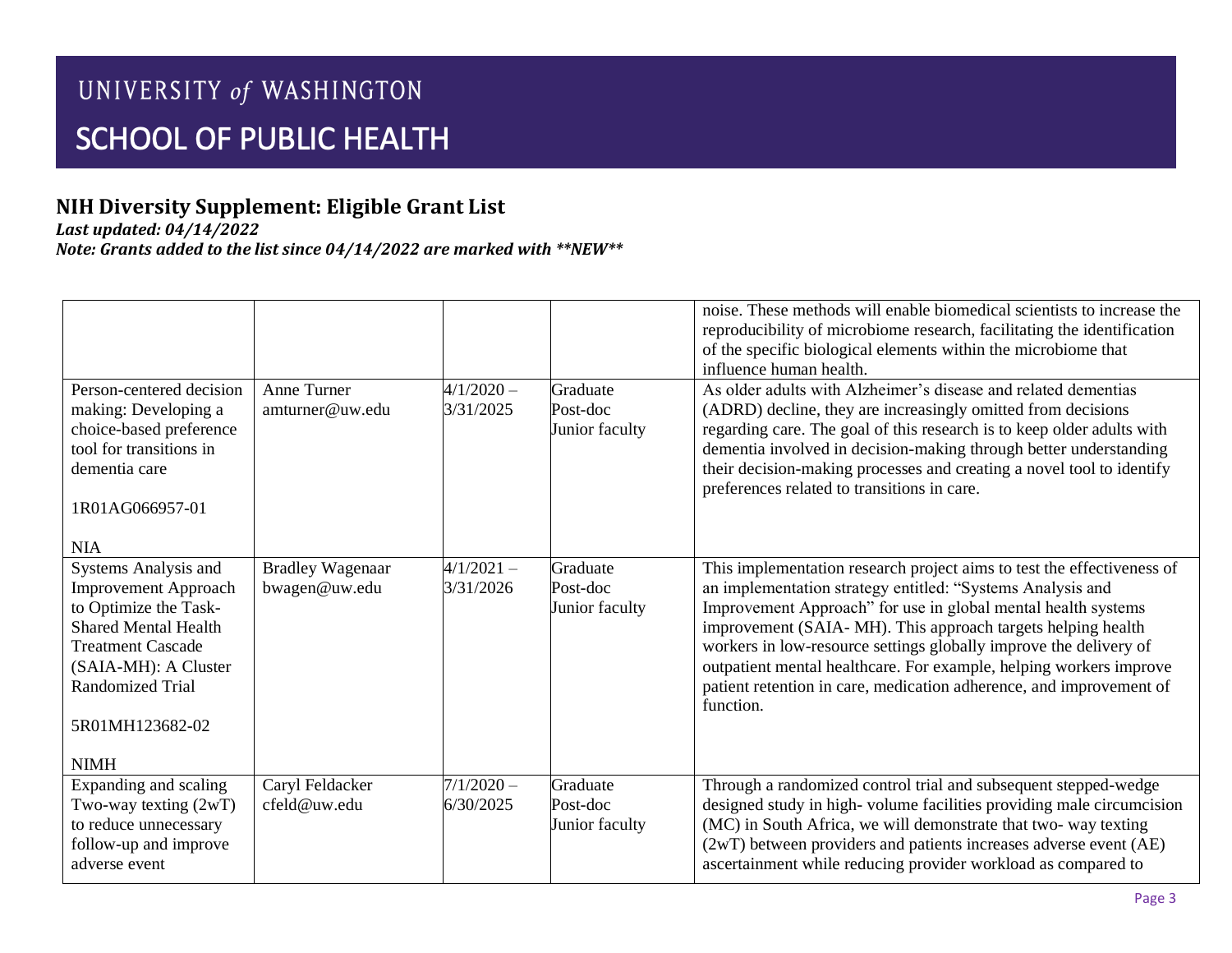## **NIH Diversity Supplement: Eligible Grant List**

*Last updated: 04/14/2022*

| identification among<br>voluntary medical male<br>circumcision (VMMC)<br>clients in the Republic of<br>South Africa<br>1R01NR019229-01<br><b>NINR</b>                                                                                                                                            |                                 |                            |                                        | routine, in-person follow-up. Implementation science methods and<br>costing analysis will rigorously evaluate 2wT, determining how to<br>optimize 2wT-2-SCALE within routine MC program settings. It is<br>expected that 2wT-2-SCALE will be a cost-effective method to<br>improve MC efficiency and AE ascertainment at scale, enabling rapid,<br>sustainable improvement in the quality of MC services at the<br>population level.                                                                                                                                                                                                                                                                                                                                                    |
|--------------------------------------------------------------------------------------------------------------------------------------------------------------------------------------------------------------------------------------------------------------------------------------------------|---------------------------------|----------------------------|----------------------------------------|-----------------------------------------------------------------------------------------------------------------------------------------------------------------------------------------------------------------------------------------------------------------------------------------------------------------------------------------------------------------------------------------------------------------------------------------------------------------------------------------------------------------------------------------------------------------------------------------------------------------------------------------------------------------------------------------------------------------------------------------------------------------------------------------|
| <b>Expanding and Scaling</b><br>Two-way Texting to<br><b>Reduce Unnecessary</b><br>Follow-Up and Improve<br><b>Adverse Event</b><br><b>Identification Among</b><br><b>Voluntary Medical Male</b><br>Circumcision Clients in<br>the Republic of South<br>Africa<br>1R01NR019229-01<br><b>NINR</b> | Caryl Feldacker<br>cfeld@uw.edu | $6/12/2020 -$<br>3/31/2025 | Graduate<br>Post-doc<br>Junior faculty | Through a randomized control trial and subsequent stepped-wedge<br>designed study in high-volume facilities providing male circumcision<br>(MC) in South Africa, we will demonstrate that two-way texting<br>(2wT) between providers and patients increases adverse event (AE)<br>ascertainment while reducing provider workload as compared to<br>routine, in-person follow-up. Implementation science methods and<br>costing analysis will rigorously evaluate 2wT, determining how to<br>optimize 2wT-2-SCALE within routine MC program settings. It is<br>expected that 2wT-2-SCALE will be a cost-effective method to<br>improve MC efficiency and AE ascertainment at scale, enabling rapid,<br>sustainable improvement in the quality of MC services at the<br>population level. |
| Two-way Texting (2wT)<br>to Improve Patient<br><b>Retention While</b><br>Reducing the Healthcare<br>Workload in High-<br><b>Burden Public HIV</b>                                                                                                                                                | Caryl Feldacker<br>cfeld@uw.edu | $9/11/2020 -$<br>6/30/2025 | Graduate<br>Post-doc<br>Junior faculty | In sub-Saharan Africa (SSA), where need and resource constraint are<br>highest, sub-optimal antiretroviral treatment (ART) retention threatens<br>to derail global HIV epidemic control efforts. Through a quasi-<br>experimental, pre-post designed test of an mHealth innovation and<br>subsequent scale-up in two, high-volume, public ART clinics with<br>over 35,000 ART clients in Malawi, we aim to demonstrate that                                                                                                                                                                                                                                                                                                                                                             |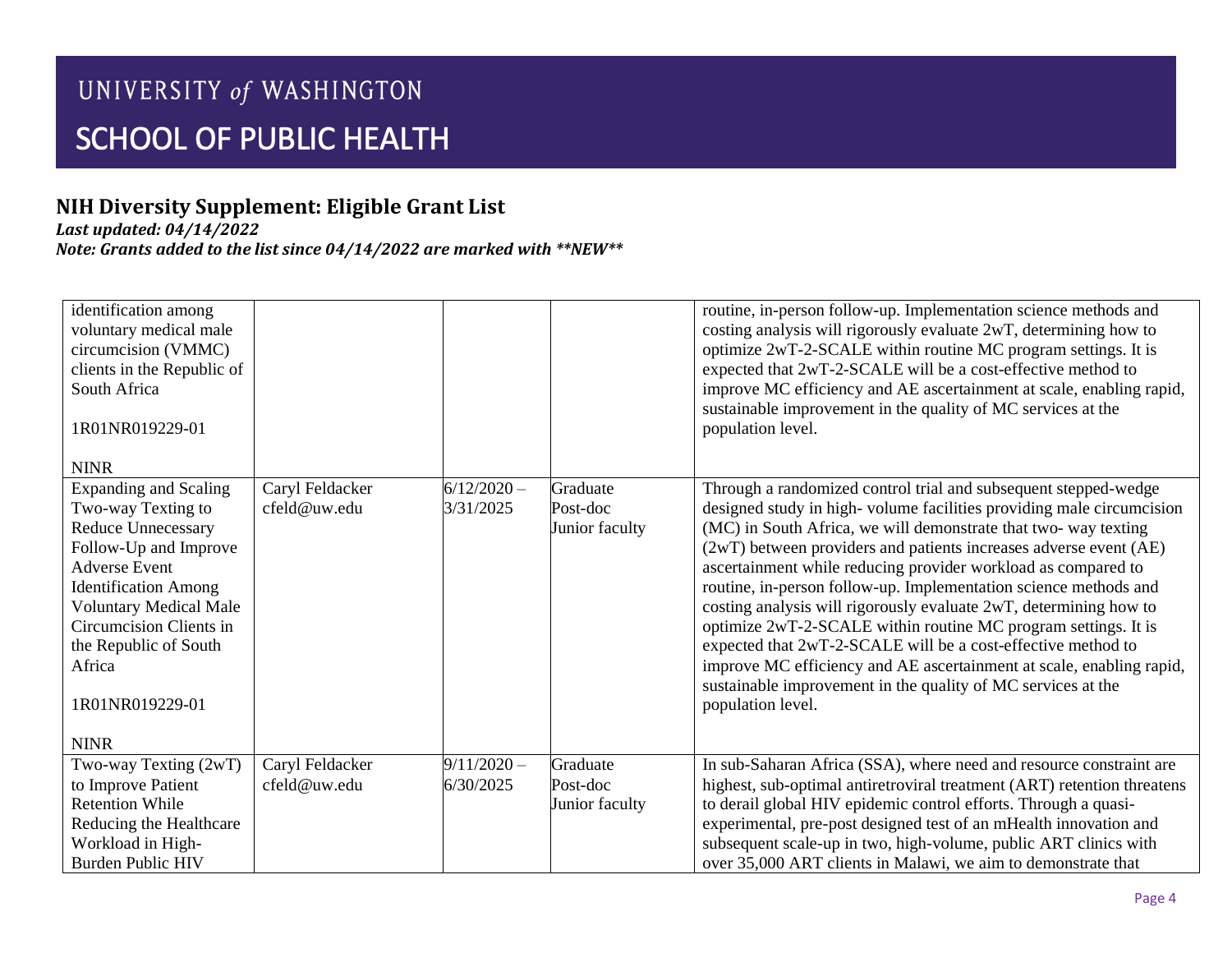## **NIH Diversity Supplement: Eligible Grant List**

*Last updated: 04/14/2022*

| Clinics in Malawi<br>R21TW011658-02<br><b>FIC</b>                                                                                                                                                                                                                             |                                         |                            |                                        | interactive, two-way texting (2WT) can increase ART retention in a<br>routine setting while providing distinct advantages in terms of data<br>quality, costs, and reduced healthcare worker burden over routine<br>retention efforts. User-centered assessment of successful 2WT<br>integration into the existing electronic medical records system<br>facilitates transfer from research to routine practice, enabling scale-up<br>of this mHealth intervention to improve ART retention across Malawi<br>and SSA.                                                                                                                                                                                                                            |
|-------------------------------------------------------------------------------------------------------------------------------------------------------------------------------------------------------------------------------------------------------------------------------|-----------------------------------------|----------------------------|----------------------------------------|------------------------------------------------------------------------------------------------------------------------------------------------------------------------------------------------------------------------------------------------------------------------------------------------------------------------------------------------------------------------------------------------------------------------------------------------------------------------------------------------------------------------------------------------------------------------------------------------------------------------------------------------------------------------------------------------------------------------------------------------|
| The Community-based<br><b>ART REtention and</b><br>Suppression (CARES)<br>App: an innovation to<br>improve patient<br>monitoring and<br>evaluation data in<br>community-based<br>antiretroviral therapy<br>programs in Lilongwe,<br>Malawi<br>R21MH127992-01A1<br><b>NIMH</b> | Caryl Feldacker<br>cfeld@uw.edu         | $1/1/2022 -$<br>12/31/2024 | Graduate<br>Post-doc<br>Junior faculty | In sub-Saharan Africa, differentiated service delivery (DSD) for<br>antiretroviral therapy (ART) is scaling rapidly; however, poor patient<br>monitoring and evaluation (M&E) in DSD settings compromises DSD<br>patient care and program evaluation. We employ user-centered design<br>to guide development, testing, and assessment of a battery-powered<br>App for real-time, point-of-care patient M&E in public, community-<br>based DSD settings in Malawi, optimizing outcomes and reducing<br>workload. Implementation science methods and costing analysis<br>rigorously assess how the App ensures DSD patient care that aligns<br>with integrated care guidelines and provides DSD program evidence<br>towards 95-95-95 milestones. |
| $*$ <b>NEW</b> **<br><b>Applying Critical Race</b><br>Theory to investigate the<br>impact of COVID-19-                                                                                                                                                                        | <b>Emily Williams</b><br>emwilli@uw.edu | $4/1/2022 -$<br>1/31/2027  | Graduate<br>Post-doc<br>Junior faculty | With the rise in opioid use disorder (OUD) and overdose, racialized<br>disparities in buprenorphine access and use are a significant concern<br>nationally—studies estimate that Black patients with OUD are 50-60%<br>less likely to access buprenorphine compared to White patients, and<br>similar disparities have also been observed for Hispanic/Latinx                                                                                                                                                                                                                                                                                                                                                                                  |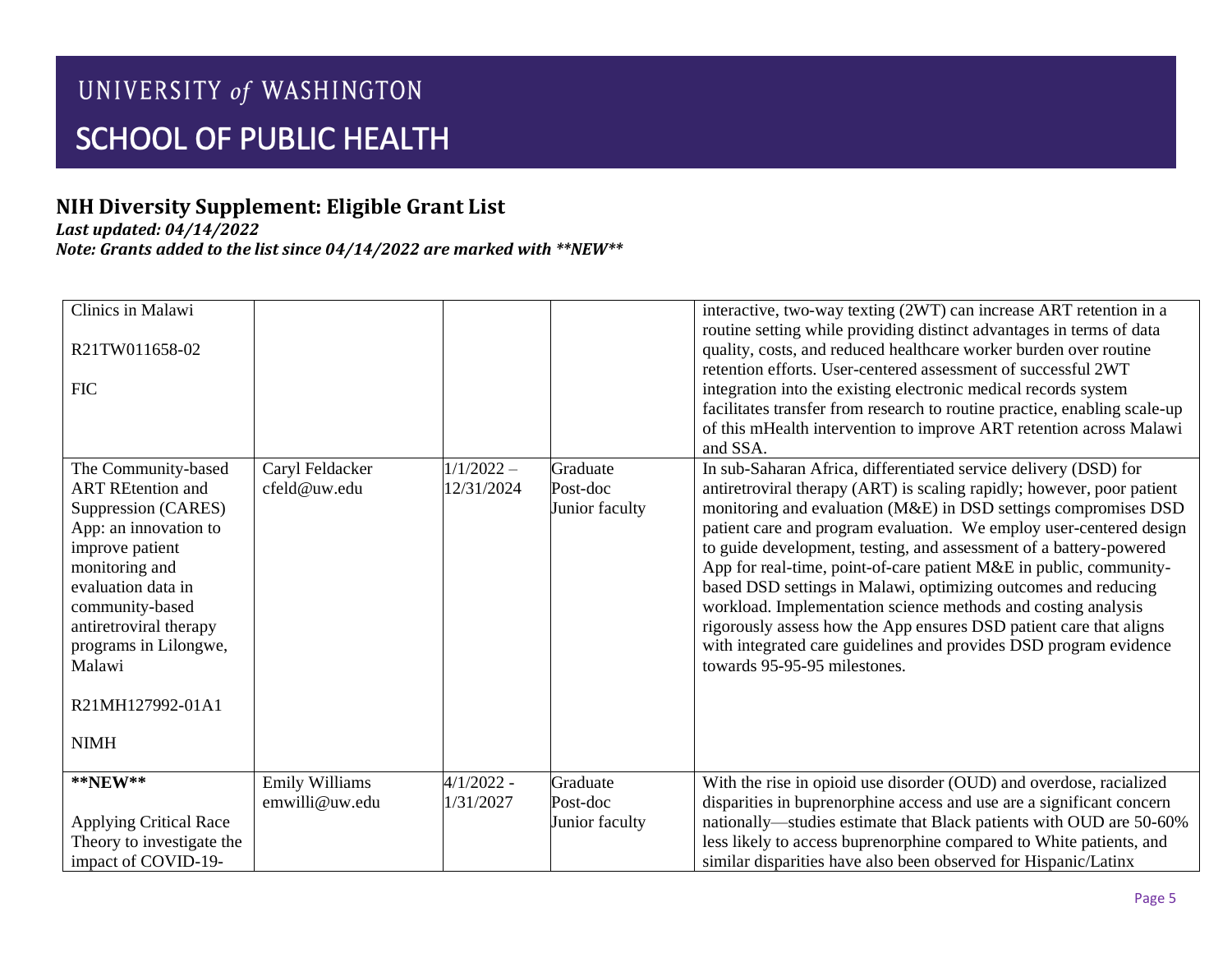## **NIH Diversity Supplement: Eligible Grant List**

*Last updated: 04/14/2022*

| related policy changes on<br>racial/ethnic disparities<br>in medication treatment<br>for opioid use disorder<br>1R01DA056232-01<br><b>NIDA</b>                                     |                                       |                           |                                                  | patients. COVID-19-related policy changes increased flexibility in the<br>provision of buprenorphine and other effective medications for OUD<br>over telehealth and present an unprecedented opportunity to examine<br>impacts of a structural intervention—relaxed MOUD restrictions—on<br>disparities that result from structural racism and discrimination (SRD).<br>The proposed study, guided by Public Health Critical Race Praxis, will<br>use data from the nation's largest provider of substance use care and<br>quantitative and qualitative methods to examine the impact of these<br>policy changes on racialized disparities for Black and Hispanic/Latinx<br>patients to inform future policy and interventions to improve equitable |
|------------------------------------------------------------------------------------------------------------------------------------------------------------------------------------|---------------------------------------|---------------------------|--------------------------------------------------|-----------------------------------------------------------------------------------------------------------------------------------------------------------------------------------------------------------------------------------------------------------------------------------------------------------------------------------------------------------------------------------------------------------------------------------------------------------------------------------------------------------------------------------------------------------------------------------------------------------------------------------------------------------------------------------------------------------------------------------------------------|
|                                                                                                                                                                                    |                                       |                           |                                                  | care for OUD.                                                                                                                                                                                                                                                                                                                                                                                                                                                                                                                                                                                                                                                                                                                                       |
| <b>HEU</b> outcomes:<br>population-evaluation<br>and screening strategies<br>(HOPE)<br>1R61HD103079-01<br><b>NICHD</b>                                                             | Grace John Stewart<br>gjohn@uw.edu    | $7/1/2020 -$<br>6/30/2025 | Undergraduate<br>Graduate<br>Post-doc<br>Faculty | Globally there is an increasing number of HIV-exposed but uninfected<br>children and adolescents (HEU). We propose to evaluate HEU in<br>Kenya, spanning from infancy to adolescence using different<br>epidemiologic approaches to determine whether HEU have increased<br>risk of adverse neurodevelopmental or mental health outcomes. We<br>plan to screen a large population of HEU nationally and work<br>collaboratively with stakeholders to review this data to inform<br>approaches to screen, identify, and refer HEU with adverse outcomes,<br>that could be used programmatically.                                                                                                                                                     |
| PrEP and dPEP:<br>Doxycycline post-<br>exposure prophylaxis for<br>prevention of sexually<br>transmitted infections<br>among Kenyan women<br>using HIV pre-exposure<br>prophylaxis | <b>Jared Baeten</b><br>jbaeten@uw.edu | $7/1/2019 -$<br>6/30/2024 | Graduate                                         | Doxycycline post-exposure prophylaxis (dPEP) use following sexual<br>contact has been shown to be effective at reducing acquisition of<br>curable sexually transmitted infections (STIs; chlamydia, gonorrhea,<br>and syphilis) among men having sex with men taking HIV pre-<br>exposure prophylaxis (PrEP). In this timely and important study, we<br>propose a trial of dPEP for women in an African setting, who have a<br>high and disproportionate burden of morbidity and mortality from<br>STIs. We hypothesize that dPEP will be effective in reducing incident<br>STIs in African women and will be feasible, acceptable, safe, and cost                                                                                                  |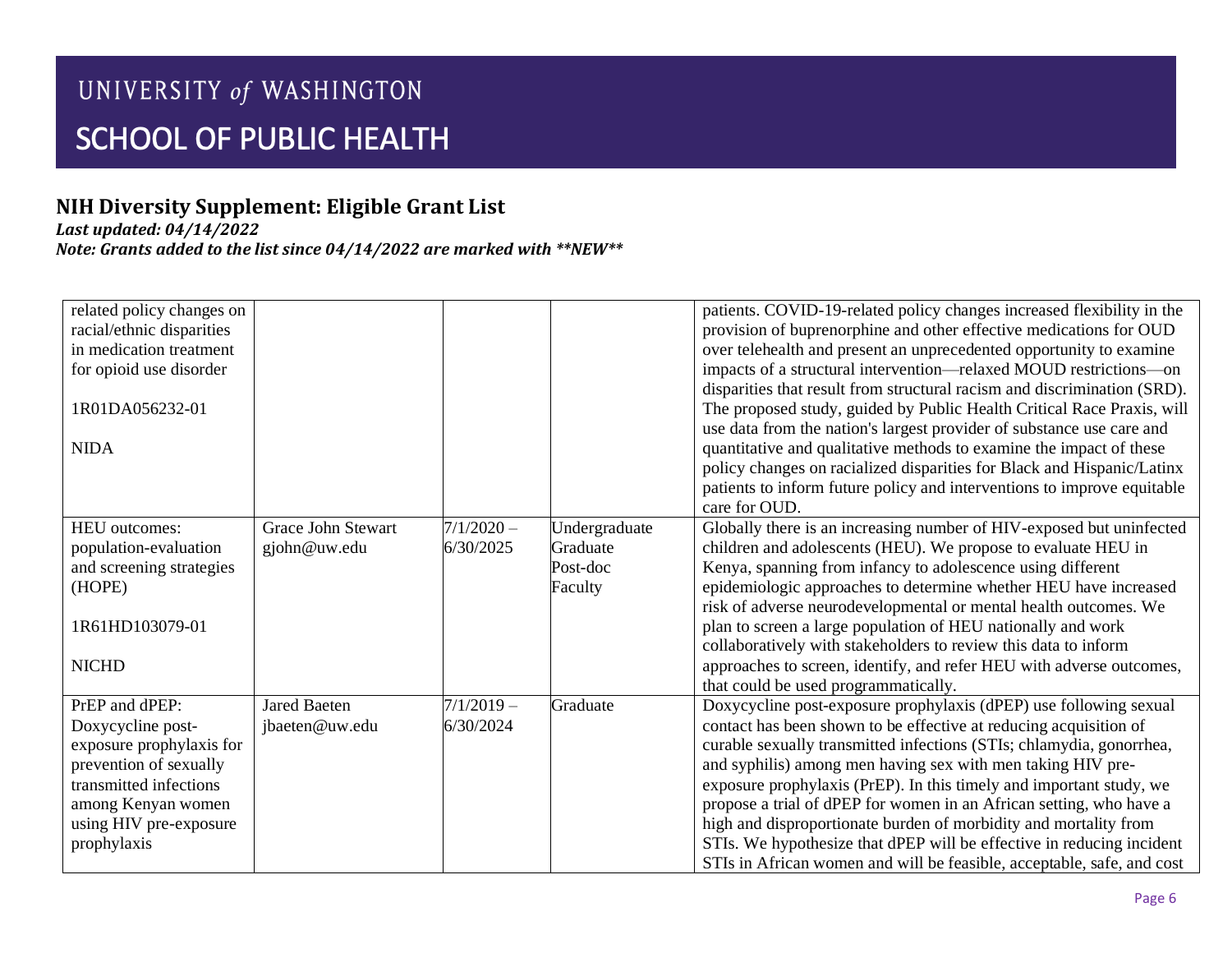## **NIH Diversity Supplement: Eligible Grant List**

*Last updated: 04/14/2022*

| 1R01AI145971-01A1                                                                                                            |                                       |                            |                      | effective and will not contribute to substantial additional antimicrobial                                                                                                                                                                                                                                                                                                                                                                                                                                                                                                                                                                                                                                                                                            |
|------------------------------------------------------------------------------------------------------------------------------|---------------------------------------|----------------------------|----------------------|----------------------------------------------------------------------------------------------------------------------------------------------------------------------------------------------------------------------------------------------------------------------------------------------------------------------------------------------------------------------------------------------------------------------------------------------------------------------------------------------------------------------------------------------------------------------------------------------------------------------------------------------------------------------------------------------------------------------------------------------------------------------|
| <b>NIAID</b>                                                                                                                 |                                       |                            |                      | resistance.                                                                                                                                                                                                                                                                                                                                                                                                                                                                                                                                                                                                                                                                                                                                                          |
|                                                                                                                              |                                       |                            |                      |                                                                                                                                                                                                                                                                                                                                                                                                                                                                                                                                                                                                                                                                                                                                                                      |
| Impact of Universal Free<br>Meals on Childhood<br>Obesity Risk and<br><b>Obesity Disparities</b><br>1R01HD105666-01          | Jessica Jones-Smith<br>jjoness@uw.edu | $7/1/2021 -$<br>6/30/2025  | Graduate<br>Post-doc | This study will assess the impact of a major change to school food<br>policy—the Community Eligibility Provision—which allows high-<br>poverty schools to provide free meals to all children regardless of<br>individual income. We will assess whether the universal free meals<br>under this policy impact child obesity and obesity disparities.                                                                                                                                                                                                                                                                                                                                                                                                                  |
| <b>NICHD</b>                                                                                                                 |                                       |                            |                      |                                                                                                                                                                                                                                                                                                                                                                                                                                                                                                                                                                                                                                                                                                                                                                      |
| Integrating expedited<br>partner STI therapy<br>during PrEP delivery for<br>young women<br>1R01AI155000-01A1<br><b>NIAID</b> | Jennifer Balkus<br>jbalkus@uw.edu     | $9/22/2020 -$<br>8/31/2025 | Graduate             | Sexually transmitted infections (STIs) are highly prevalent in<br>adolescent girls and young women and, in many regions of the world,<br>diagnostic testing is not widely available; therefore, women only<br>receive treatment if they report symptoms. However, the majority of<br>women with an STI do not experience symptoms, resulting in<br>persistent infections that can have serious consequences for<br>reproductive health. In this proposal, we will assess the acceptability of<br>point-of-care STI testing plus expedited partner treatment and its<br>impact on the incidence of common curable STIs among women at<br>risk for STIs and HIV, providing critical information to national policy<br>makers and reducing the burden of STIs in women. |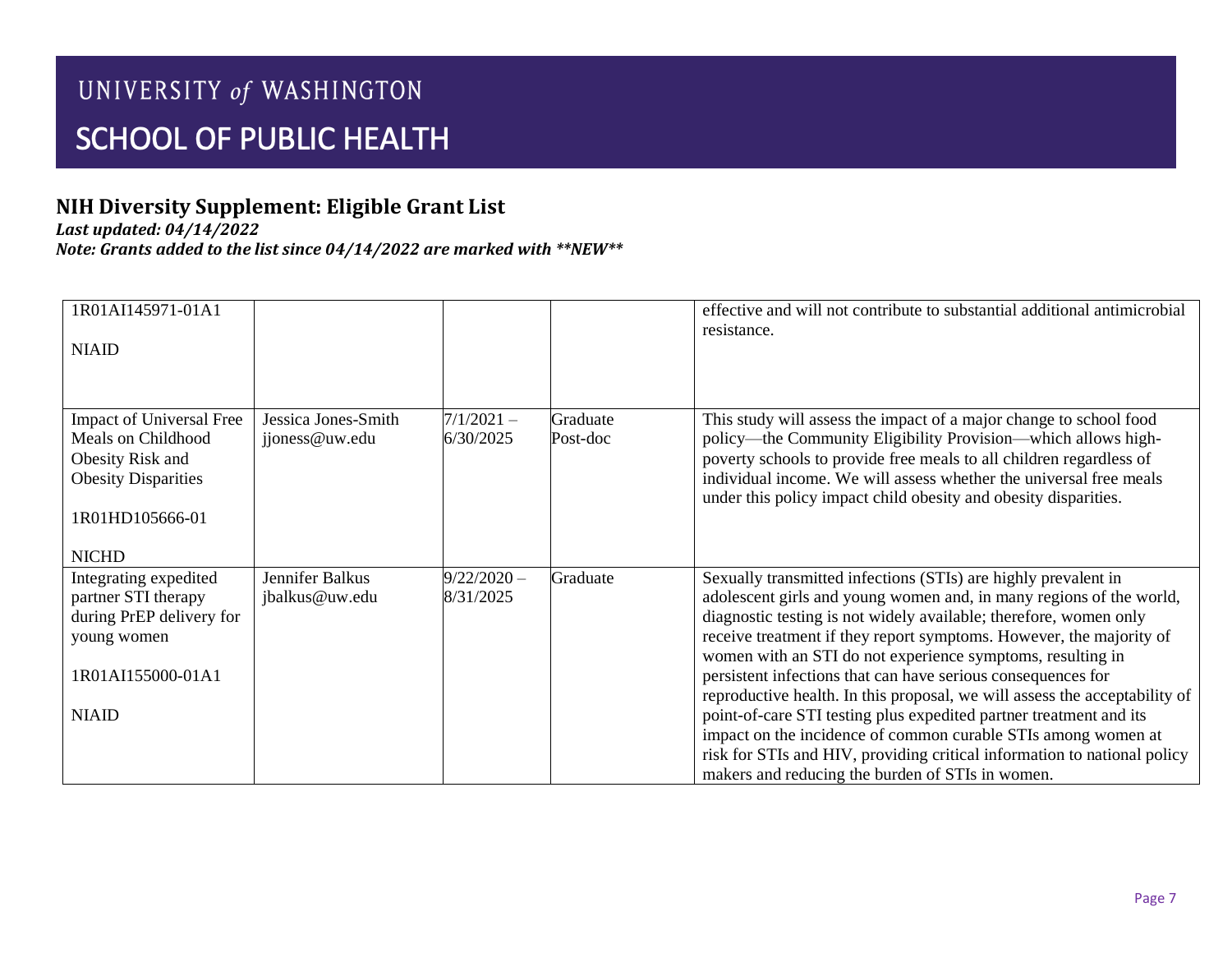## **NIH Diversity Supplement: Eligible Grant List**

*Last updated: 04/14/2022*

| <b>Evaluating infant PrEP</b> | Jillian Pintye     | $7/1/2019 -$  | Any level | Pregnancy and breastfeeding are periods of high HIV acquisition risk    |
|-------------------------------|--------------------|---------------|-----------|-------------------------------------------------------------------------|
| exposure during               | jpintye@uw.edu     | 6/30/2024     |           | for African women. The World Health Organization recommends             |
| pregnancy and                 | (contact)          |               |           | offering oral pre-exposure prophylaxis (PrEP) to HIV-negative           |
| breastfeeding                 |                    |               |           | pregnant and postpartum women in HIV high-burden settings, while        |
| (PRIMA EXTENSION)             | Grace John-Stewart |               |           | advocating for continued comprehensive longitudinal safety evaluation   |
|                               | gjohn@uw.edu       |               |           | during implementation. Our proposed work will provide important         |
| 5R01HD100201-02               |                    |               |           | new data by systematically quantifying infant pre- and postnatal PrEP   |
|                               |                    |               |           | exposure and assessing birth, bone, growth, and neurocognitive,         |
| <b>NICHD</b>                  |                    |               |           | outcomes following PrEP exposure through the child's 5th birthday in    |
|                               |                    |               |           | the largest PrEP in pregnancy evaluation to date.                       |
| mWACh-PrEP: A SMS-            | Jillian Pintye     | $9/18/2020 -$ | Any level | Pregnancy and breastfeeding are periods of high HIV acquisition risk    |
| based support                 | jpintye@uw.edu     | 6/30/2025     |           | for African women. Oral pre-exposure prophylaxis (PrEP) can prevent     |
| intervention to enhance       |                    |               |           | HIV infection, yet PrEP adherence during pregnancy and postpartum is    |
| PrEP adherence during         |                    |               |           | sub- optimal due to specific issues women face during this period that  |
| pregnancy and                 |                    |               |           | could be addressed by real-time SMS communication with a health         |
| breastfeeding                 |                    |               |           | worker. We propose a randomized trial to determine the effect of a      |
|                               |                    |               |           | bidirectional SMS communication tool (mWACh-PrEP) on PrEP               |
| 1R01NR019220-01A1             |                    |               |           | adherence during pregnancy and postpartum and we will collect data      |
|                               |                    |               |           | on implementation and cost to expedite translation into routine         |
| <b>NINR</b>                   |                    |               |           | practice.                                                               |
| <b>SOLAir: Environmental</b>  | Joel Kaufman       | $9/22/2020 -$ | Graduate  | The link between adiposity and the development of Type 2 diabetes       |
| <b>Factors and Diabetes</b>   | joelk@uw.edu       | 6/30/2025     | Post-doc  | (T2DM) is well characterized, but less is known about the impact of     |
| Development in Latinos        |                    |               | Faculty   | environmental factors on risk of T2DM. Research increasingly            |
|                               |                    |               |           | implicates traffic-related air pollutants (TRAP) with increased risk of |
| 1R01ES030994-01A1             |                    |               |           | T2DM. Other community-scale environmental factors, including            |
|                               |                    |               |           | aspects of the built and natural environment are also potential risk or |
| <b>NIEHS</b>                  |                    |               |           | protective factors for T2DM and may act through interactions with       |
|                               |                    |               |           | physical activity, diet and visceral adiposity. This study will         |
|                               |                    |               |           | incorporate state-of-the-art environmental exposure assessment with     |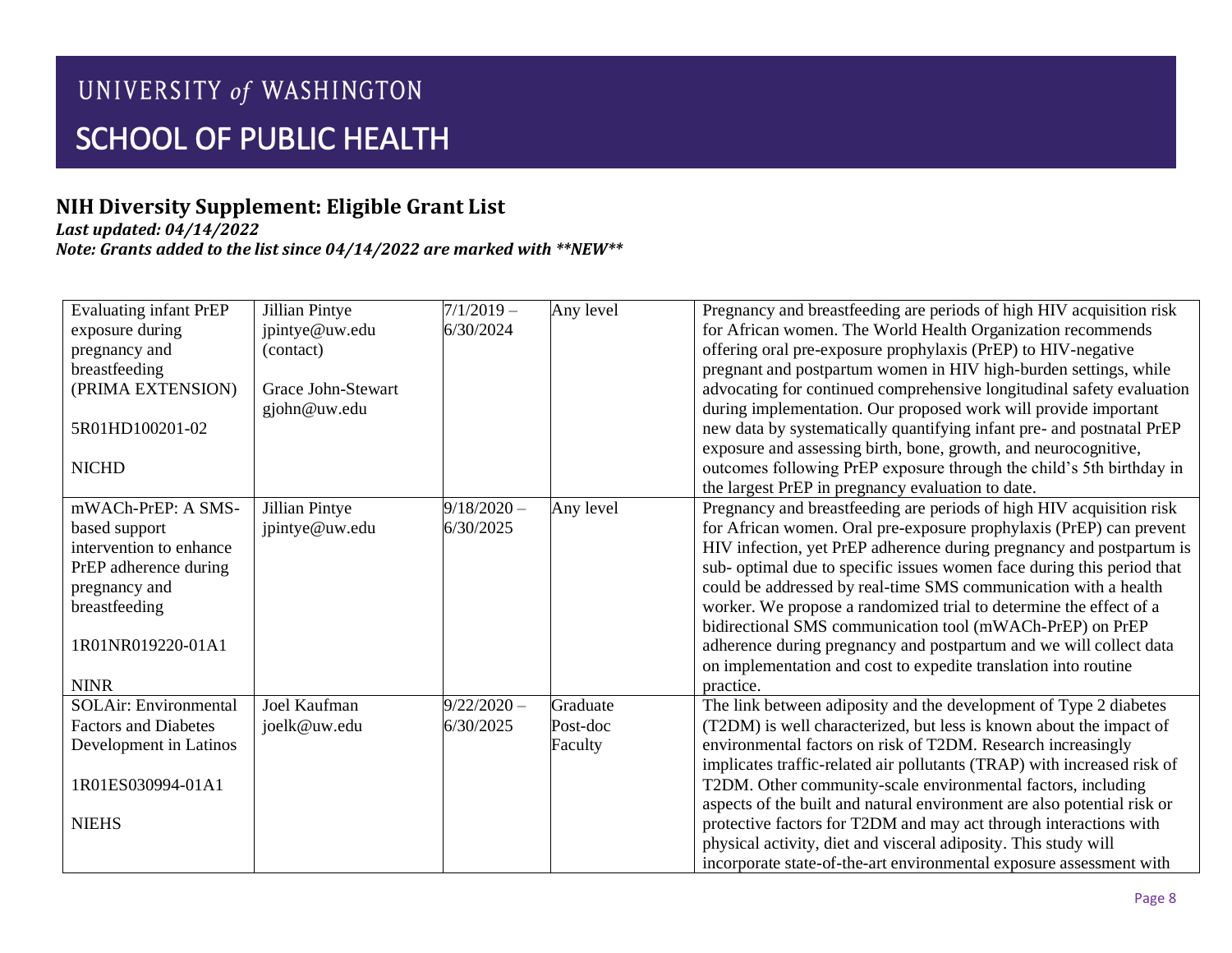## **NIH Diversity Supplement: Eligible Grant List**

*Last updated: 04/14/2022*

|                                                 |                              |                            |                      | detailed health measures and data on potential confounders, including<br>genetic susceptibility, to study these relationships---in a<br>comprehensive framework—focusing on a fast-growing population at<br>disproportionate risk of T2DM risk, through the Hispanic Community<br>Health Study/Study of Latinos (HCHS/SOL) cohort. |
|-------------------------------------------------|------------------------------|----------------------------|----------------------|------------------------------------------------------------------------------------------------------------------------------------------------------------------------------------------------------------------------------------------------------------------------------------------------------------------------------------|
| University of<br>Washington                     | Joel Kaufman<br>joelk@uw.edu | $5/31/2021 -$<br>2/28/2026 | Graduate<br>Post-doc | The Center for Exposures, Diseases, Genomics, and Environment<br>(EDGE) fosters novel research on molecular signatures associated with                                                                                                                                                                                             |
| <b>Interdisciplinary Center</b>                 |                              |                            | Junior faculty       | toxicant exposures using modern molecular and systems biology                                                                                                                                                                                                                                                                      |
| for Exposures, Diseases,<br>Genomics &          |                              |                            |                      | approaches to explain interactions between genetic, epigenetic and<br>environmental factors and how these contribute to both acute and                                                                                                                                                                                             |
| Environment                                     |                              |                            |                      | chronic diseases of public health importance. The EDGE Center is                                                                                                                                                                                                                                                                   |
| 2P30ES007033-26                                 |                              |                            |                      | dedicated to contributing to evidence-based changes in regulatory<br>policy and public health or medical practice that result in a reduction in                                                                                                                                                                                    |
|                                                 |                              |                            |                      | the burden of environmentally related diseases.                                                                                                                                                                                                                                                                                    |
| <b>NIEHS</b>                                    |                              |                            |                      |                                                                                                                                                                                                                                                                                                                                    |
| PrEP adherence-                                 | Kenneth Mugwanya             | $9/1/2020 -$               | Undergraduate        | The minimum protective tenofovir diphosphate (TFV-DP)                                                                                                                                                                                                                                                                              |
| concentration thresholds<br>associated with HIV | mugwanya@uw.edu              | 8/31/2024                  | Graduate<br>Post-doc | concentrations, the active form of tenofovir-based PrEP, in the blood<br>and the level of adherence required to achieve those concentrations                                                                                                                                                                                       |
| protection among                                |                              |                            | Faculty              | may differ depending on the route and frequency of exposure to HIV.                                                                                                                                                                                                                                                                |
| African women                                   |                              |                            |                      | Using our combined complementary expertise in HIV prevention                                                                                                                                                                                                                                                                       |
| 5R01AI155086-02                                 |                              |                            |                      | research in women and antiretroviral pharmacology, we will define<br>cisgender women-specific adherence-concentration-efficacy                                                                                                                                                                                                     |
|                                                 |                              |                            |                      | benchmarks for TFV moieties in a novel directly observe study of                                                                                                                                                                                                                                                                   |
| <b>NIAID</b>                                    |                              |                            |                      | TDF/FTC PrEP in African women, a priority population for HIV<br>prevention. We will then link the newly defined thresholds to the                                                                                                                                                                                                  |
|                                                 |                              |                            |                      | Partners PrEP Study clinical cohort to estimate TFV-DP                                                                                                                                                                                                                                                                             |
|                                                 |                              |                            |                      | concentrations associated with HIV protection for women and the                                                                                                                                                                                                                                                                    |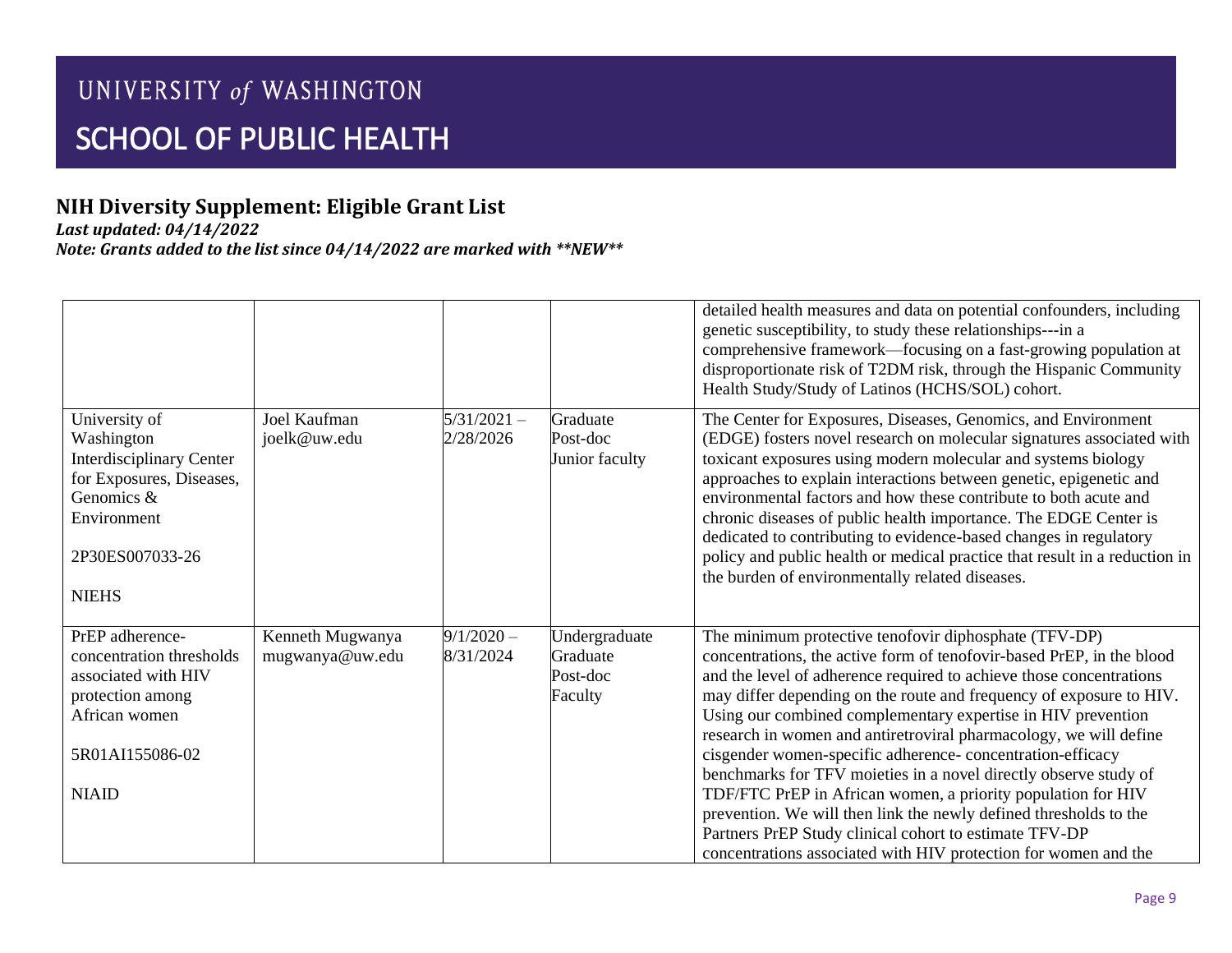## **NIH Diversity Supplement: Eligible Grant List**

*Last updated: 04/14/2022*

|                                                                                                                  |                                     |                           |                                                  | minimum adherence level (doses per week) required to achieve these<br>levels.                                                                                                                                                                                                                                                                                                                                                                                                                                                                                                                                                                                                                                                                                                                                                                                                                                                                                            |
|------------------------------------------------------------------------------------------------------------------|-------------------------------------|---------------------------|--------------------------------------------------|--------------------------------------------------------------------------------------------------------------------------------------------------------------------------------------------------------------------------------------------------------------------------------------------------------------------------------------------------------------------------------------------------------------------------------------------------------------------------------------------------------------------------------------------------------------------------------------------------------------------------------------------------------------------------------------------------------------------------------------------------------------------------------------------------------------------------------------------------------------------------------------------------------------------------------------------------------------------------|
| <b>Integrating PrEP</b><br>delivery in family<br>planning clinics in<br>Kenya<br>1 R01MH123267-01<br><b>NIMH</b> | Kenneth Mugwanya<br>mugwanya@uw.edu | $4/1/2020 -$<br>3/31/2025 | Undergraduate<br>Graduate<br>Post-doc<br>Faculty | Pre-exposure prophylaxis (PrEP) is a highly effective user-controlled<br>HIV prevention strategy, with tremendous potential for high impact to<br>reduce incident HIV infections among at-risk African women if<br>delivered with high coverage and taken with sufficient adherence. In<br>this highly innovative study, we propose to catalyze integration of<br>optimized universal screening and counseling for HIV risk behaviors<br>and PrEP provision for at-risk women accessing public health family<br>planning clinics in Kisumu, Kenya – a region with an HIV prevalence<br>of up to 28% among young women-using step-wedged randomized<br>design. We hypothesize that family planning clinics will offer a cost-<br>and time-efficient, less stigmatizing, and sustainable woman-centered<br>'one-stop' access point for PrEP and FP services, with culminating in<br>great reach and impact for PrEP of reducing incident HIV infection in<br>this setting. |
| Polygenic Risk Score                                                                                             | <b>Kenneth Rice</b>                 | $6/1/2021 -$              | Graduate                                         | Polygenic Risk Scores (PRS) combine information across numerous                                                                                                                                                                                                                                                                                                                                                                                                                                                                                                                                                                                                                                                                                                                                                                                                                                                                                                          |
| Diversity Consortium<br><b>Coordinating Center</b><br>1U01HG011697-01<br><b>NHGRI</b>                            | kenrice@uw.edu                      | 5/31/2026                 | Post-doc<br>Faculty                              | genetic variants to improve disease prediction; however, lack of<br>diversity in PRS research to date threatens applicability in non-<br>European ancestry individuals. The NHGRI Polygenic Risk Score<br>Diversity Consortium will conduct collaborative data integration,<br>analysis, and methods development in existing research cohorts to<br>improve PRS prediction across diverse populations. As Coordinating<br>Center for the Consortium, we will perform genotype and phenotype<br>data harmonization, lead collaborative analysis, contribute to methods<br>development, help identify Ethical, Legal, and Social Implications                                                                                                                                                                                                                                                                                                                              |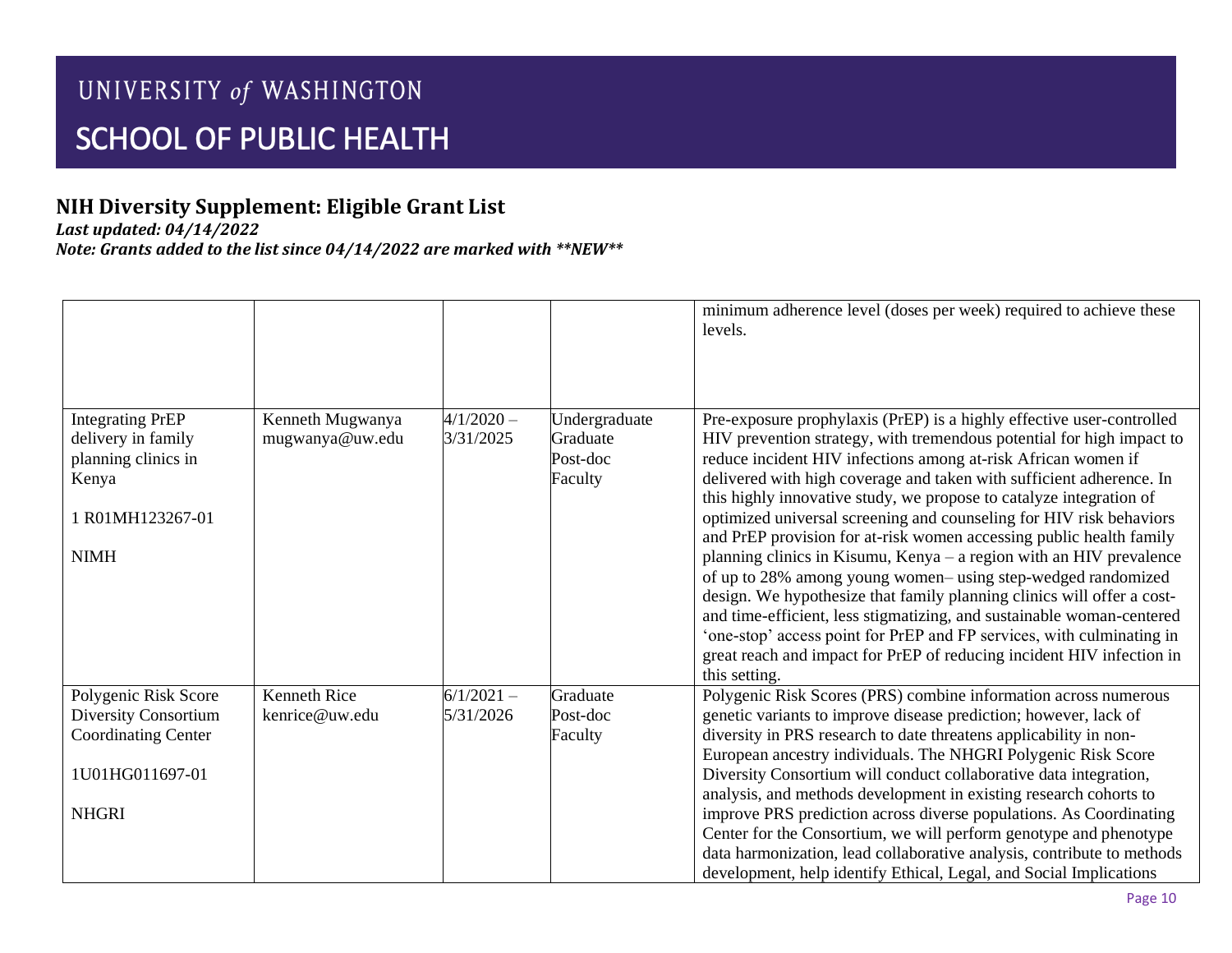## **NIH Diversity Supplement: Eligible Grant List**

*Last updated: 04/14/2022*

|                                                                                                                                                                                                         |                                      |                            |                                                  | (ELSI) of PRS, facilitate data sharing, and coordinate program<br>logistics and outreach.                                                                                                                                                                                                                                                                                                                                                                                                                                                                                                                                                                                                                                                                                 |
|---------------------------------------------------------------------------------------------------------------------------------------------------------------------------------------------------------|--------------------------------------|----------------------------|--------------------------------------------------|---------------------------------------------------------------------------------------------------------------------------------------------------------------------------------------------------------------------------------------------------------------------------------------------------------------------------------------------------------------------------------------------------------------------------------------------------------------------------------------------------------------------------------------------------------------------------------------------------------------------------------------------------------------------------------------------------------------------------------------------------------------------------|
| $*$ $NEW**$<br>CHV-NEO: Community-<br>based digital<br>communication to<br>support neonatal health<br>5R01HD103581-02<br><b>NICHD</b>                                                                   | <b>Keshet Ronen</b><br>keshet@uw.edu | $4/15/2021 -$<br>2/28/2026 | Undergraduate<br>Graduate<br>Post-doc<br>Faculty | In Kenya, like many other resource-limited settings, neonatal mortality<br>remains unacceptably high. Community health volunteers (CHVs) are<br>a large cadre of lay health workers whose role includes conducting<br>home visits to pregnant and postpartum women to promote neonatal<br>health. This study will develop an interactive SMS text messaging<br>intervention that remotely connects mothers with CHVs, and evaluate<br>the intervention's effect on clinical outcomes (neonatal mortality,<br>facility visits and essential newborn care), service outcomes (CHV and<br>supervisor workflow), and implementation outcomes (acceptability,<br>uptake and fidelity of implementation), when implemented as part of<br>routine CHV workflow in Western Kenya. |
| Cumulative burden of<br>Chlamydia trachomatis<br>and Mycoplasma<br>genitalium in the US:<br>implications for<br>screening guidelines and<br>antimicrobial resistance<br>1R01AI161019-01<br><b>NIAID</b> | Lisa Manhart<br>lmanhart@uw.edu      | $4/1/2021 -$<br>3/31/2026  | Graduate                                         | Defining the lifetime risk of Chlamydia trachomatis in men and<br>characteristics associated with infection in the US population will<br>provide critical information to either support or change current<br>chlamydia screening guidelines. Determining the lifetime risk of<br>Mycoplasma genitalium in the US, whether it is associated with pelvic<br>inflammatory disease, and the extent of antimicrobial resistance in the<br>population will guide nascent national testing and treatment<br>recommendations for M. genitalium.                                                                                                                                                                                                                                   |
| <b>Towards Cervical cancer</b><br>elimination:<br>Implementation and                                                                                                                                    | Nelly Mugo<br>rwamba@uw.edu          | $9/1/2021 -$<br>8/31/2026  | Graduate<br>Post-doc<br>Junior faculty           | The proposed work leverages implementation science methods to<br>develop, pilot and cost an effective and sustainable facility level-based<br>implementation and dissemination strategy for single visit screen and                                                                                                                                                                                                                                                                                                                                                                                                                                                                                                                                                       |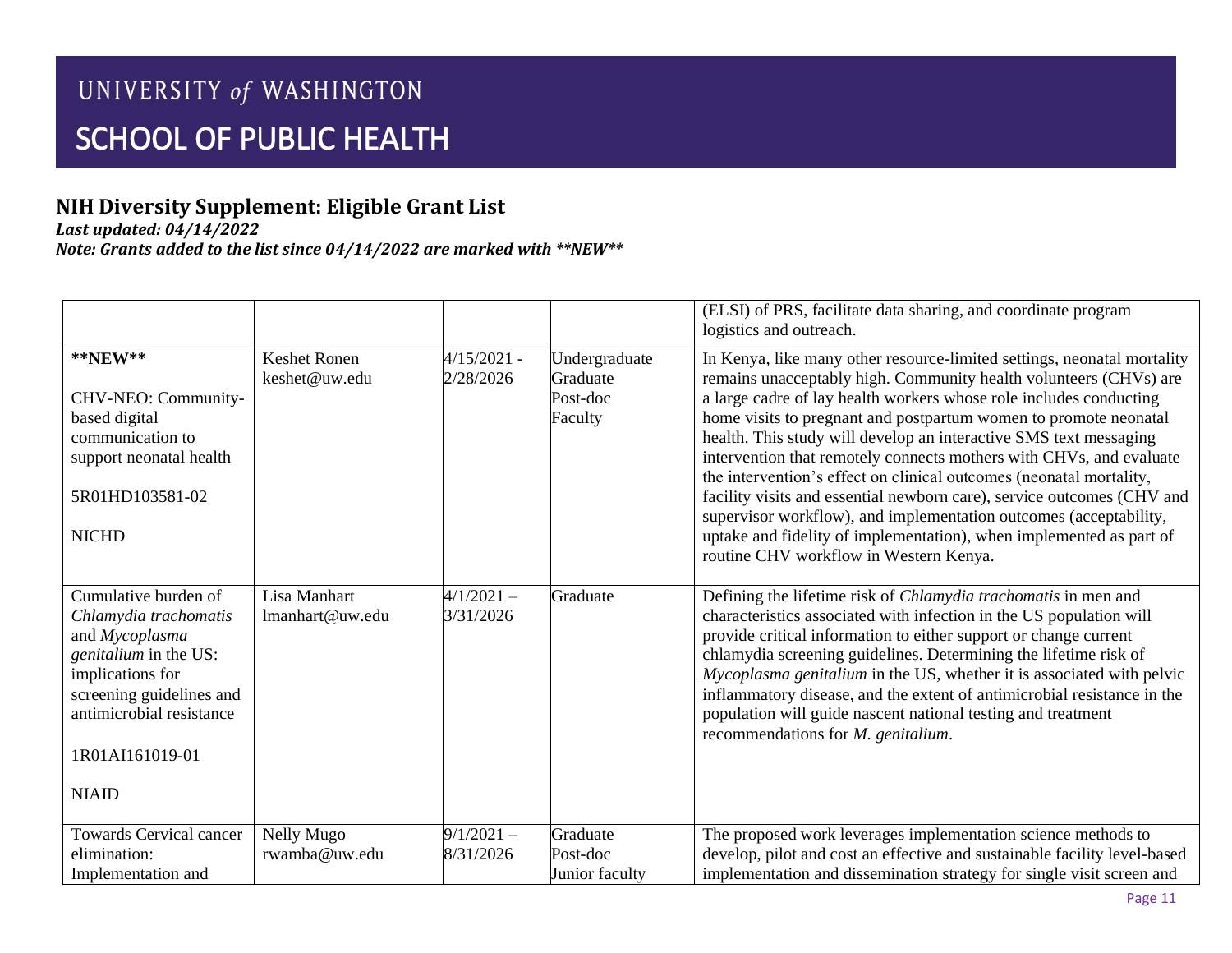## **NIH Diversity Supplement: Eligible Grant List**

*Last updated: 04/14/2022*

| scale-up of a single-visit,<br>screen-and-treat<br>approach with thermal<br>ablation for sustainable<br>cervical cancer<br>prevention services in<br>Kenya    |                                  |                           |                                        | treat with thermal ablation (SVA-SAT+TA) approach for cervical<br>cancer prevention and inform national program scale up.                                                                                                                                                                                                                                                                                                                                                                                                                                                                            |
|---------------------------------------------------------------------------------------------------------------------------------------------------------------|----------------------------------|---------------------------|----------------------------------------|------------------------------------------------------------------------------------------------------------------------------------------------------------------------------------------------------------------------------------------------------------------------------------------------------------------------------------------------------------------------------------------------------------------------------------------------------------------------------------------------------------------------------------------------------------------------------------------------------|
| 1R01CA258590-01                                                                                                                                               |                                  |                           |                                        |                                                                                                                                                                                                                                                                                                                                                                                                                                                                                                                                                                                                      |
| <b>NCI</b>                                                                                                                                                    |                                  |                           |                                        |                                                                                                                                                                                                                                                                                                                                                                                                                                                                                                                                                                                                      |
| Structural and nucleotide<br>variation as genomic<br>risks for venous<br>thrombosis: TOPMed<br>and INVENT<br>Collaboration<br>1R01HL154385-01<br><b>NHLBI</b> | Nicholas Smith<br>nlsmith@uw.edu | $7/1/2020 -$<br>6/30/2024 | Graduate<br>Post-doc<br>Junior faculty | Venous thrombosis (blood clots in the legs and/or lungs) is a<br>cardiovascular condition that is influenced by a person's DNA<br>characteristics. Human DNA differs among people in many ways, and<br>this project will look at 2 ways in which DNA differs among adults to<br>see if these differences are associated with the risk of developing clots<br>in the legs or lungs. We will first determine if the insertions of extra<br>DNA material or deletions of DNA material are associated with risk;<br>we will then determine if substitutions in DNA material are associated<br>with risk. |
| Genetic Discovery and<br>Functional Validation to<br><b>Identify Precursors of</b><br>Clot Embolization in<br>those with a Deep Vein<br>Thrombosis            | Nicholas Smith<br>nlsmith@uw.edu | $4/1/2021 -$<br>3/31/2025 | Graduate<br>Post-doc<br>Junior faculty | The aim of this proposal is to better understand why venous clots in<br>the legs sometimes dislodge and travel to the lungs. These clots block<br>circulation to the lungs and are life-threatening. We are interested in<br>identifying inherited factors that lead to clots traveling to the lung and<br>learning how the inherited factors change the biologic function that<br>causes a clot to dislodge.                                                                                                                                                                                        |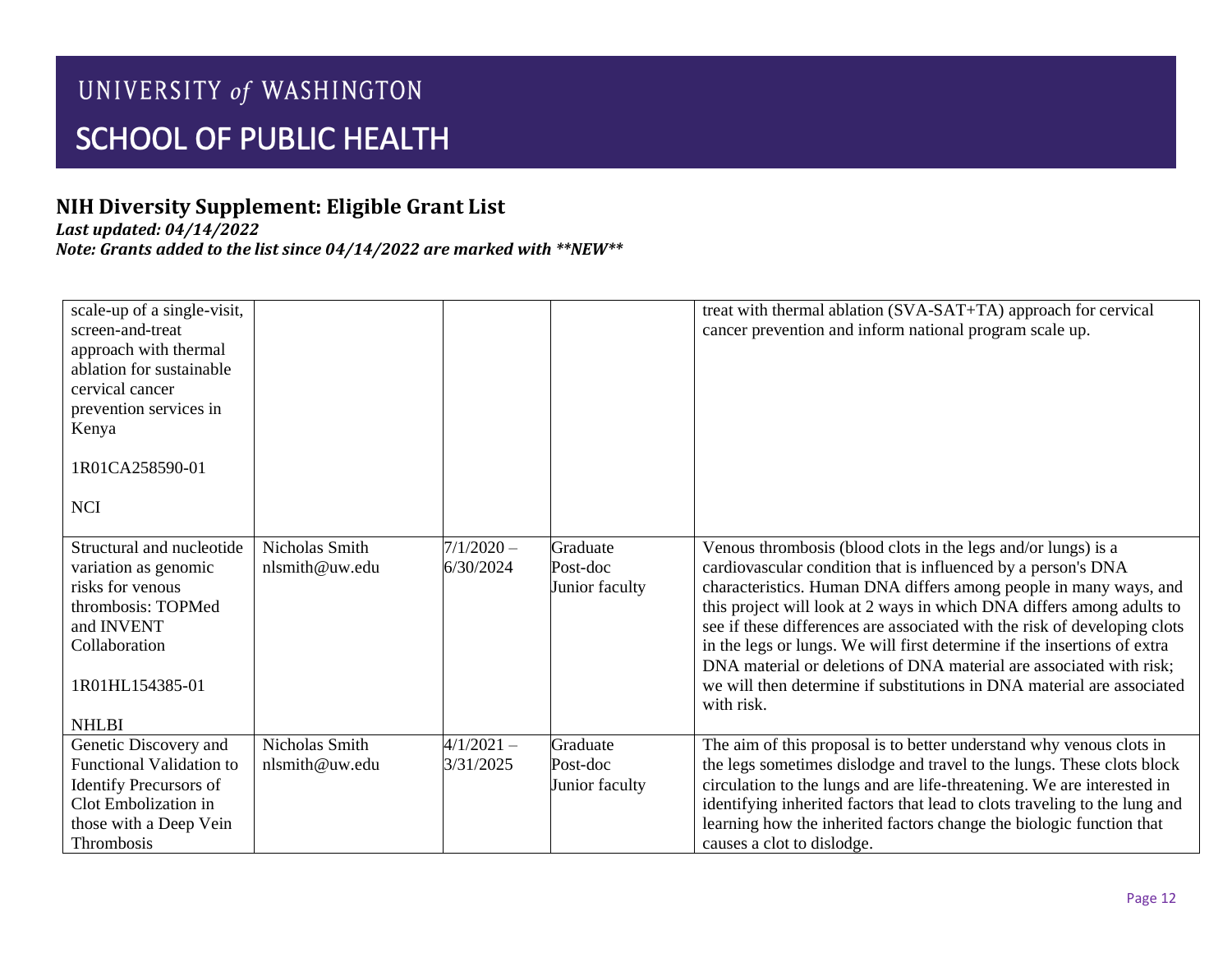## **NIH Diversity Supplement: Eligible Grant List**

*Last updated: 04/14/2022*

| 1R01HL147894-01A1<br><b>NHLBI</b>                                                                                                                                                                                                                           |                                  |                            |           |                                                                                                                                                                                                                                                                                                                                                                                                                                                                                                                                                                                                                                                   |
|-------------------------------------------------------------------------------------------------------------------------------------------------------------------------------------------------------------------------------------------------------------|----------------------------------|----------------------------|-----------|---------------------------------------------------------------------------------------------------------------------------------------------------------------------------------------------------------------------------------------------------------------------------------------------------------------------------------------------------------------------------------------------------------------------------------------------------------------------------------------------------------------------------------------------------------------------------------------------------------------------------------------------------|
| The role of enteric<br>pathogens and<br>antimicrobial resistance<br>in driving clinical and<br>nutritional deterioration,<br>and azithromycin's<br>potential effect, among<br>children discharged from<br>hospital in Kenya<br>5R01AI150978<br><b>NIAID</b> | Patricia Pavlinac<br>ppav@uw.edu | $3/15/2020 -$<br>2/28/2025 | Any level | To reduce the risk of death, re-hospitalization, and growth faltering<br>following hospitalizations among children living in Sub-Saharan<br>Africa, it is critical to understand mechanisms underlying this risk,<br>including how azithromycin affects these outcomes. Utilizing samples<br>and data from an ongoing placebo-controlled RCT of azithromycin for<br>post-discharge morbidity and mortality, we will characterize enteric<br>pathogens and antibiotic resistance utilizing highly sensitive molecular<br>diagnostic tools to determine the role of these enteric pathways on<br>post-discharge outcomes and azithromycin's effect. |
| Lactoferrin and<br>lysozyme to promote<br>nutritional, clinical, and<br>enteric recovery: A<br>factorial placebo-<br>controlled randomized<br>trial among children with<br>diarrhea and malnutrition<br>(LACTOLYZE)                                         | Patricia Pavlinac<br>ppav@uw.edu | $1/1/2021$ -<br>11/30/2025 | Any level | To improve the long-term consequences of diarrhea, including<br>malnutrition, recurrent diarrhea, and enteric dysfunction, it is critical to<br>identify new, non-antibiotic interventions to reduce underlying<br>intestinal damage and enteric pathogen carriage. This placebo-<br>controlled, four-armed randomized control trial aims to determine the<br>efficacy and mechanisms of action of two safe and inexpensive milk-<br>derived nutritional supplements, lactoferrin and lysozyme,<br>administered for 16-weeks to Kenyan children recovering from<br>medically attended diarrhea and wasting.                                       |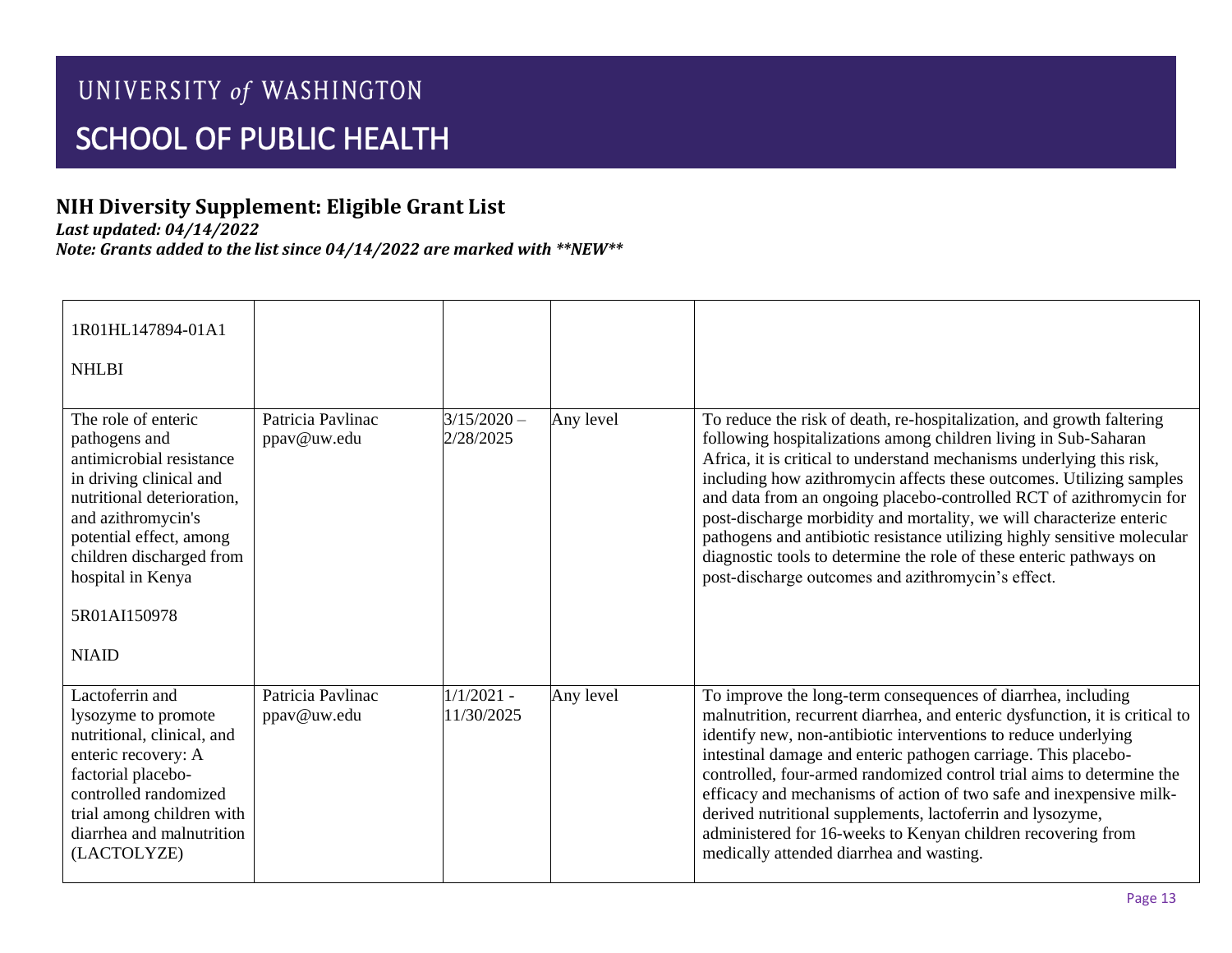## **NIH Diversity Supplement: Eligible Grant List**

*Last updated: 04/14/2022*

| 1R01HD103642-01                                                                                                                                                                                                     |                              |                           |                                                              |                                                                                                                                                                                                                                                                                                                                                                                                                                                                                                                                                                                                                                                                                                                                                                                                                                                            |
|---------------------------------------------------------------------------------------------------------------------------------------------------------------------------------------------------------------------|------------------------------|---------------------------|--------------------------------------------------------------|------------------------------------------------------------------------------------------------------------------------------------------------------------------------------------------------------------------------------------------------------------------------------------------------------------------------------------------------------------------------------------------------------------------------------------------------------------------------------------------------------------------------------------------------------------------------------------------------------------------------------------------------------------------------------------------------------------------------------------------------------------------------------------------------------------------------------------------------------------|
| <b>NICHD</b>                                                                                                                                                                                                        |                              |                           |                                                              |                                                                                                                                                                                                                                                                                                                                                                                                                                                                                                                                                                                                                                                                                                                                                                                                                                                            |
| Simplifying HIV<br>treatment and monitoring<br>(STREAM2): Point-of-<br>care urine Tenofovir<br>adherence and viral load<br>testing to improve HIV<br>outcomes in South<br>Africa<br>5R01AI147752-02<br><b>NIAID</b> | Paul Drain<br>pkdrain@uw.edu | $7/1/2019 -$<br>6/30/2024 | Undergraduate<br>Post-bac<br>Graduate<br>Post-doc<br>Faculty | Effective management of patients on antiretroviral therapy (ART) is<br>essential to improve patient outcomes and prevent HIV transmission,<br>but monitoring life-long ART for over 13 million HIV-infected people<br>has become a challenge, particularly in low- and middle-income<br>countries (LMICs). In this study, we will evaluate a combined<br>implementation of clinic-based point-of-care HIV viral load testing<br>and task shifting among healthcare workers as a novel and effective<br>strategy for managing chronic HIV care in LMICs. Our intervention<br>will allow the most highly-trained professionals and laboratories to<br>focus on people with new HIV diagnoses, those starting ART, and<br>those with complication of HIV or ART, which will facilitate the<br>expansion of ART to reach the estimated millions people who are |
|                                                                                                                                                                                                                     |                              |                           |                                                              | eligible.                                                                                                                                                                                                                                                                                                                                                                                                                                                                                                                                                                                                                                                                                                                                                                                                                                                  |
| A novel REverSe<br><b>Transcriptase Chain</b><br>Termination<br>(RESTRICT) assay for<br>near-patient, objective<br>monitoring of long-term<br>PrEP adherence<br>1R01AI157756-01<br><b>NIAID</b>                     | Paul Drain<br>pkdrain@uw.edu | $9/1/2020 -$<br>8/31/2025 | Undergraduate<br>Post-bac<br>Graduate<br>Post-doc<br>Faculty | The lack of an objective PrEP adherence monitoring tool has led to<br>inefficient counseling and poor supportive care. We recently<br>developed a novel enzymatic assay that semi-quantitatively measures<br>the concentration of TFV-DP by measuring inhibition of reverse<br>transcriptase, which is the cellular target of oral PrEP drugs. In this<br>proposal, we will optimize the REverSe TRanscrIptase Chain<br>Termination (RESTRICT) assay to measure TFV- DP concentrations<br>in PrEP clients, validate the assay to meet CLIA requirements, and<br>conduct a feasibility and acceptability study among PrEP clients and<br>providers.                                                                                                                                                                                                         |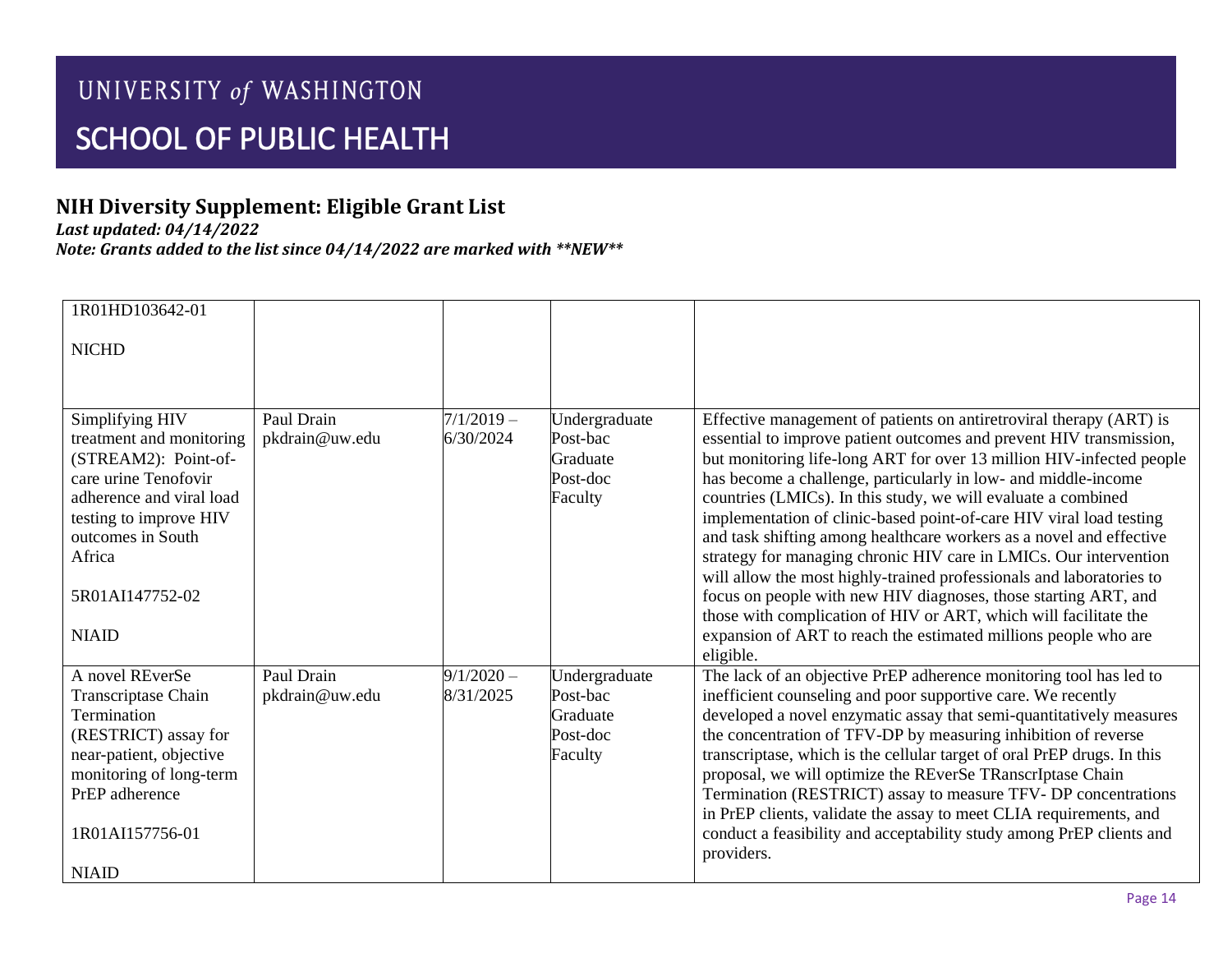## **NIH Diversity Supplement: Eligible Grant List**

*Last updated: 04/14/2022*

| Implementation science<br>research on PrEP<br>delivery and costing<br>within MAT and NSP<br>services for PWUD in<br>Uganda<br>1R01DA051796-01<br><b>NIDA</b>                                         | Renee Heffron<br>rheffron@uw.edu   | $6/1/2020 -$<br>5/31/2025 | Undergraduate<br>Graduate<br>Post-doc            | For people who use drugs in Uganda, services for harm reduction as<br>well as HIV prevention remain in their infancy, despite a growing<br>epidemic and potential for up to 45% of drug users to be living with<br>HIV. The proposed work leverages methods from implementation<br>science to develop, pilot, and determine the cost of two approaches to<br>integrated harm reduction and PrEP delivery - a facility-based model<br>within a medication-assisted treatment program and a community-<br>based model for needle and syringe exchange. Results will have<br>implications for the Ugandan context, as well as communities in the<br>US, by demonstrating co-location of PrEP and harm reduction services<br>and novel data on PrEP adherence and retention among people who<br>use drugs. |
|------------------------------------------------------------------------------------------------------------------------------------------------------------------------------------------------------|------------------------------------|---------------------------|--------------------------------------------------|--------------------------------------------------------------------------------------------------------------------------------------------------------------------------------------------------------------------------------------------------------------------------------------------------------------------------------------------------------------------------------------------------------------------------------------------------------------------------------------------------------------------------------------------------------------------------------------------------------------------------------------------------------------------------------------------------------------------------------------------------------------------------------------------------------|
| A sequential, adaptive<br>model of differentiated<br>service delivery to reach<br>persons living with HIV<br>who are lost-to-follow-<br>up or who have<br>detectable viral load<br>1R01MH124465-01A1 | Ruanne Barnabas<br>rbarnaba@uw.edu | $9/1/2020 -$<br>8/31/2025 | Undergraduate<br>Graduate<br>Post-doc<br>Faculty | Globally there is an increasing number of HIV-exposed but uninfected<br>children and adolescents (HEU). We propose to evaluate HEU in<br>Kenya, spanning from infancy to adolescence using different<br>epidemiologic approaches to determine whether HEU have increased.                                                                                                                                                                                                                                                                                                                                                                                                                                                                                                                              |
| <b>NIMH</b>                                                                                                                                                                                          |                                    |                           |                                                  |                                                                                                                                                                                                                                                                                                                                                                                                                                                                                                                                                                                                                                                                                                                                                                                                        |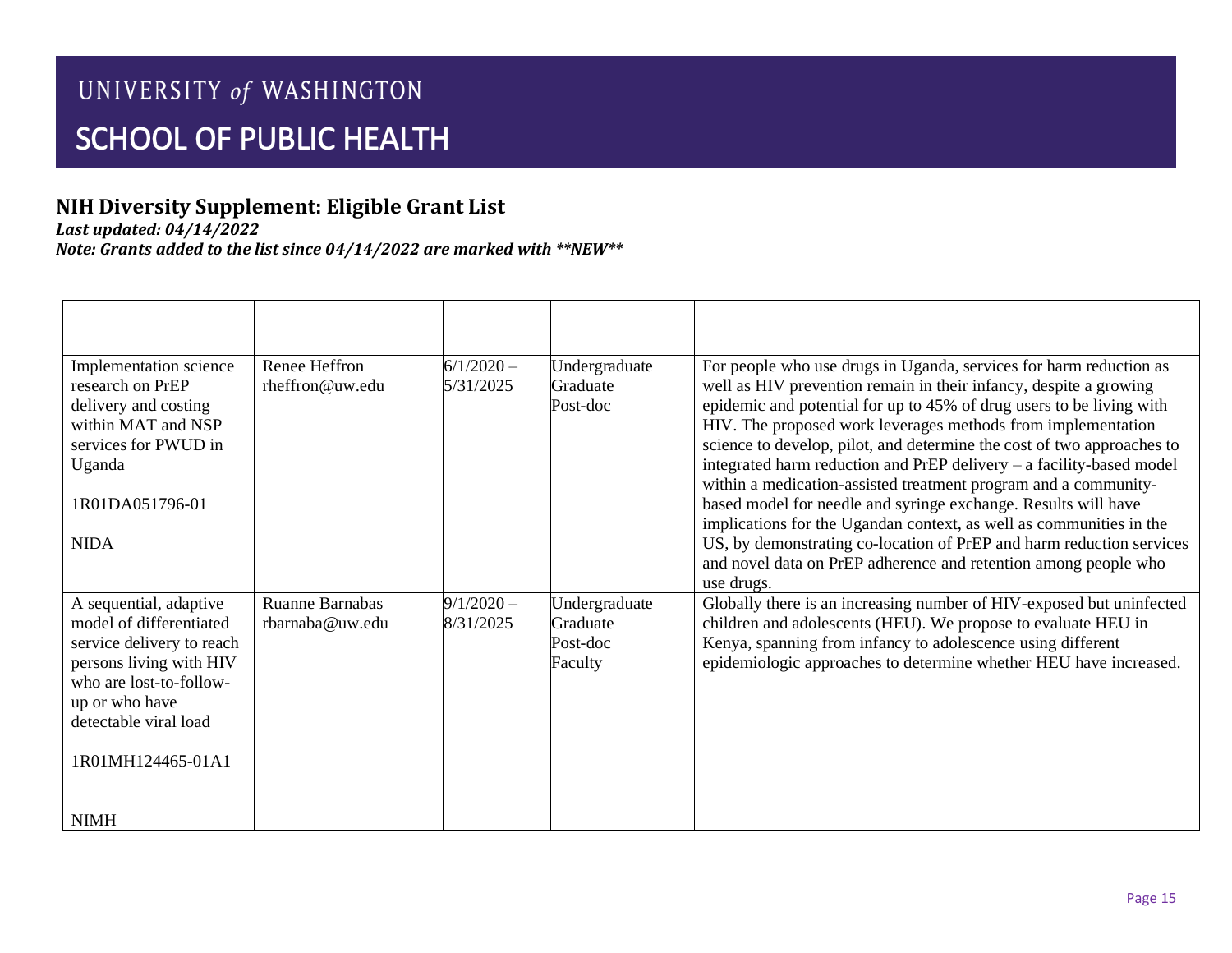#### **NIH Diversity Supplement: Eligible Grant List**

*Last updated: 04/14/2022*

| Leveraging cross-cancer  | Sara Lindstroem | $8/1/2015$ - | Graduate       | Leveraging cross-cancer shared heritability to better understand the    |
|--------------------------|-----------------|--------------|----------------|-------------------------------------------------------------------------|
| shared heritability to   | saralind@uw.edu | 7/31/2024    | Post-doc       | genetic architecture of cancer Although we have identified hundreds of  |
| better understand the    |                 |              | Junior faculty | genetic variants associated with cancer, much of the genetic            |
| genetic architecture of  |                 |              |                | contribution to increased cancer risk remains unknown. Building on      |
| cancer                   |                 |              |                | our previous work that established a shared genetic component across    |
|                          |                 |              |                | cancers, we aim to identify novel genetic variants associated with      |
| 5R01CA194393             |                 |              |                | multiple cancers, and quantify the relative contribution of low-        |
|                          |                 |              |                | frequency and common genetic variation to the familial aggregation of   |
|                          |                 |              |                | cancers. These results will provide additional insights into the shared |
| <b>NCI</b>               |                 |              |                | and unique biological processes leading to different cancers, and       |
|                          |                 |              |                | provide guidance on the design and analysis of future sequencing        |
|                          |                 |              |                | studies.                                                                |
| Integration of genetic,  | Sara Lindstroem | $2/4/2021 -$ | Graduate       | We propose to conduct a series of large-scale genetic association       |
| gene expression and      | saralind@uw.edu | 1/31/2025    | Post-doc       | studies to identify genetic risk factors for mammographic density and   |
| environmental data to    |                 |              | Junior faculty | breast cancer. The proposed research will highlight underlying          |
| inform biological basis  |                 |              |                | biological mechanisms and identify novel targets for breast cancer risk |
| of mammographic          |                 |              |                | prediction and prevention.                                              |
| density                  |                 |              |                |                                                                         |
|                          |                 |              |                |                                                                         |
| 5R01CA244670-02          |                 |              |                |                                                                         |
|                          |                 |              |                |                                                                         |
| <b>NCI</b>               |                 |              |                |                                                                         |
| $\bf$<br><br><br>**NEW** | Sara Lindstroem | $2/8/2022 -$ | Graduate       | Mammographic density is one of the strongest known risk factors for     |
|                          | saralind@uw.edu | 1/31/2027    | Post-doc       | breast cancer, but previous studies have almost exclusively been        |
| The impact of lifestyle  |                 |              | Junior faculty | limited to non-Hispanic White women. The proposed research sets out     |
| and genetic factors on   |                 |              |                | to study non-genetic and genetic risk factors of high mammographic      |
| mammographic density     |                 |              |                | density in a large, diverse population of Hispanic women. Completion    |
| in a cohort of Hispanic  |                 |              |                | of the study aims will advance our understanding of mammographic        |
| women                    |                 |              |                | density and provide insights into racial disparities in breast cancer.  |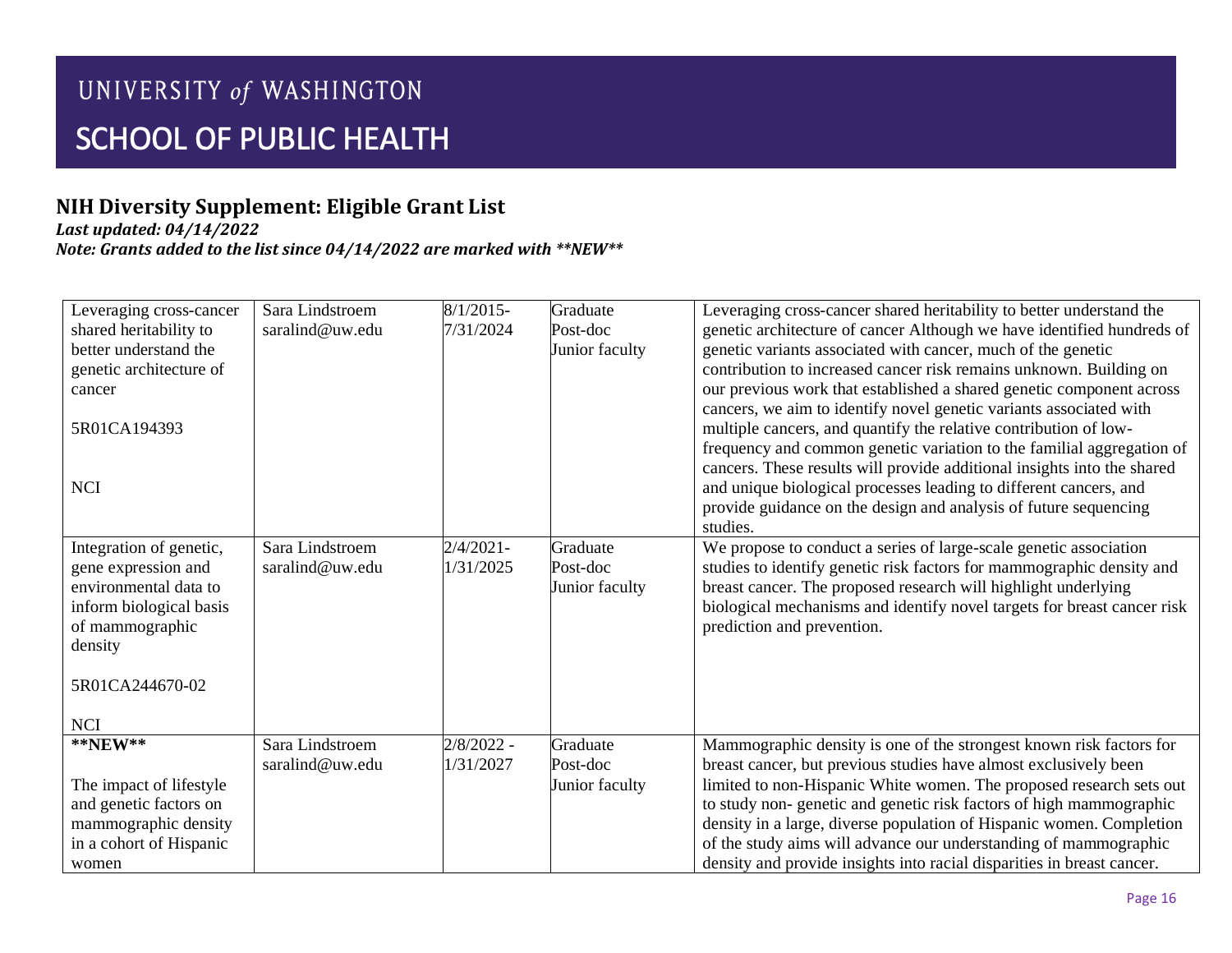## **NIH Diversity Supplement: Eligible Grant List**

*Last updated: 04/14/2022*

| 1R01CA255082-01A1<br><b>NCI</b>                                                                                       |                                                                                                      |                           |                                       |                                                                                                                                                                                                                                                                                                                                                                                                                                    |
|-----------------------------------------------------------------------------------------------------------------------|------------------------------------------------------------------------------------------------------|---------------------------|---------------------------------------|------------------------------------------------------------------------------------------------------------------------------------------------------------------------------------------------------------------------------------------------------------------------------------------------------------------------------------------------------------------------------------------------------------------------------------|
| Air pollution exposures<br>in early life and brain<br>development in children<br>1R01ES032153-01<br><b>NIEHS</b>      | Sarah Benki-Nugent<br>benki@uw.edu<br>(contact)<br><b>Grace John-Stewart</b><br>gjohn@uw.edu         | $6/1/2020 -$<br>5/31/2025 | Undergraduate<br>Graduate<br>Post-doc | Research in high income countries demonstrates the neurotoxicity of<br>ambient and household air pollution on brain development, yet data are<br>lacking from sub-Saharan Africa (SSA) where exposure magnitudes<br>are among the highest worldwide. We develop a prospective cohort<br>and capacity building to understand early life exposure sources and<br>impacts on child healthy neurodevelopment in Nairobi. We leverage a |
|                                                                                                                       |                                                                                                      |                           |                                       | foundation of linkages between the University of Washington and<br>academic and governmental stakeholders in Kenya to establish a<br>sustained program to inform future clinical trials, screening tools,<br>program and policy.                                                                                                                                                                                                   |
| Identity by descent in<br>population data<br>2R01HG005701-08                                                          | <b>Sharon Browning</b><br>sguy@uw.edu                                                                | $7/1/2021 -$<br>6/30/2025 | Graduate<br>Post-doc                  | Individuals share segments of their DNA identical by descent due to<br>inheritance of the DNA from a shared ancestor such as a great-<br>grandparent. These identity by descent (IBD) segments can be detected<br>using genotype data, and they can then be used to improve our                                                                                                                                                    |
| <b>NHGRI</b>                                                                                                          |                                                                                                      |                           |                                       | understanding of human biology and relationships between individuals<br>and populations. We propose to develop three new IBD-based analyses<br>that will enable improved understanding of the role of genetics in<br>human health.                                                                                                                                                                                                 |
| Cardiometabolic risk<br>development and<br>management in changing<br>neighborhoods: The<br><b>Jackson Heart Study</b> | <b>Stephen Mooney</b><br>(contact)<br>sjm2186@uw.edu<br><b>Sharrelle Barber</b><br>smb483@drexel.edu | $8/4/2020 -$<br>6/30/2025 |                                       | The overarching goal of this project is to use the Jackson Heart<br>Study—a state-of-the-art cohort study of African American adults—<br>to investigate longitudinal associations between features of the<br>neighborhood physical, social, and healthcare environment and<br>cardiometabolic risk development and management over a 20-year<br>period. Understanding these associations independently and                         |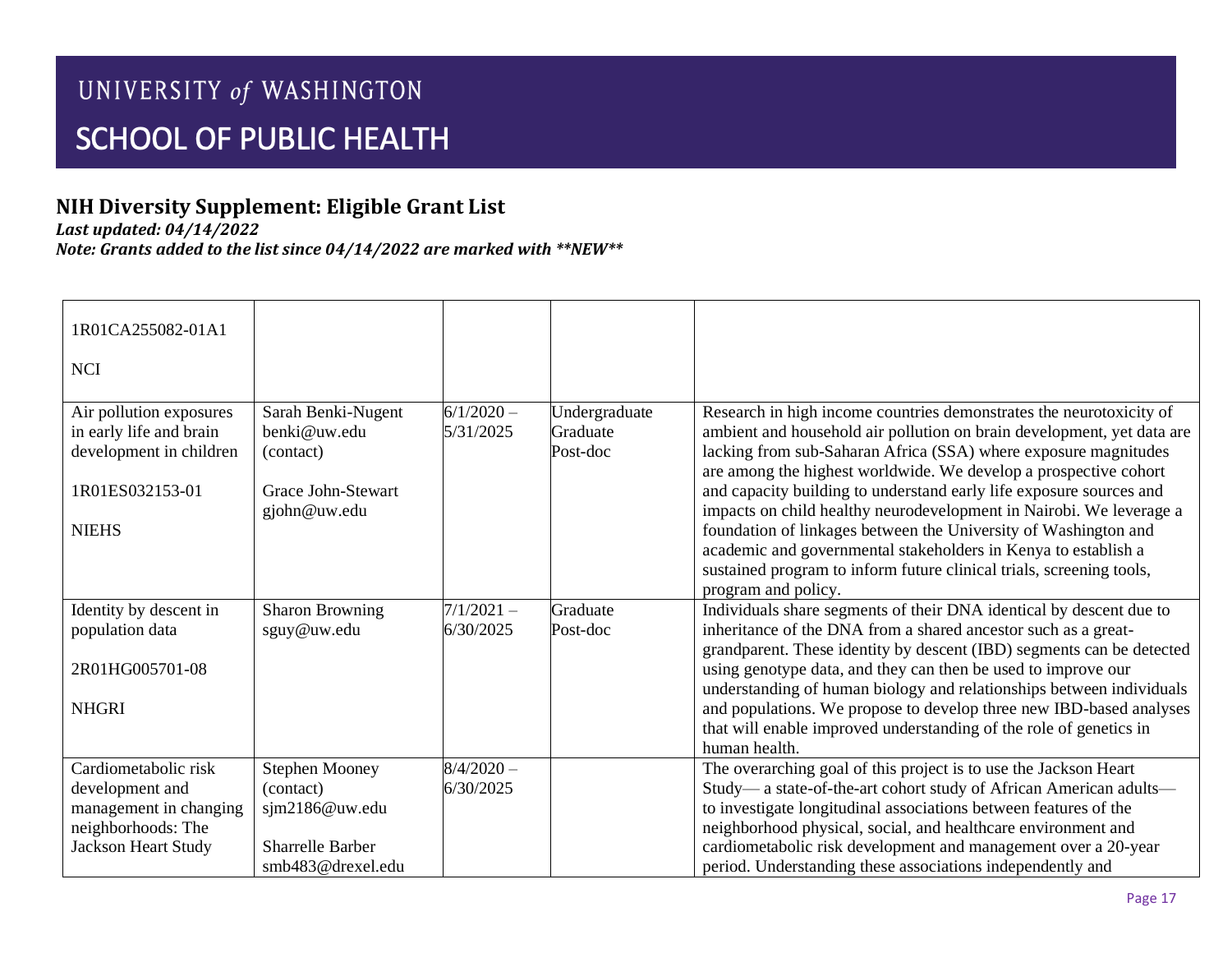## **NIH Diversity Supplement: Eligible Grant List**

*Last updated: 04/14/2022*

| 1R01HL148431-01A1<br><b>NHLBI</b> |               |              |                | synergistically is critical for the prevention and management of<br>cardiovascular disease risk factors in African Americans and the<br>reduction of racial health inequalities. |
|-----------------------------------|---------------|--------------|----------------|----------------------------------------------------------------------------------------------------------------------------------------------------------------------------------|
| National Alzheimer's              | Walter Kukull | $7/1/2021 -$ | Graduate       | Narrative NACC (as U01 AG016976, at University of Washington —                                                                                                                   |
| <b>Coordinating Center</b>        | kukull@uw.edu | 6/30/2026    | Post-doc       | now seeking renewal as a U24) has been active since 1999, and has                                                                                                                |
|                                   |               |              | Junior faculty | established a standardized, longitudinal clinical database of over                                                                                                               |
| 1U24AG072122-01                   |               |              |                | 42,000 individuals (with neuropathology data on over 6,100), as well                                                                                                             |
|                                   |               |              |                | as cross-sectional, retrospective data on roughly 66,000 individuals                                                                                                             |
| <b>NIA</b>                        |               |              |                | seen at ADRCs between 1984 and 2005. NACC has made these data                                                                                                                    |
|                                   |               |              |                | freely available to researchers worldwide, resulting in hundreds of<br>publications. We will modernize and intensify our informatics                                             |
|                                   |               |              |                | approach, making data access and use more efficient; will grow                                                                                                                   |
|                                   |               |              |                | communication and coordination capabilities with the ADRCs and                                                                                                                   |
|                                   |               |              |                | collaborating NIA projects; will develop and apply big-data research                                                                                                             |
|                                   |               |              |                | tools for the field; and will provide competitive, peer-reviewed                                                                                                                 |
|                                   |               |              |                | research support for several new investigators each year. Together with                                                                                                          |
|                                   |               |              |                | the field's leaders, NACC will innovate, develop, and drive solutions                                                                                                            |
|                                   |               |              |                | to meet the changing needs of the field as well as the NIA ADRC                                                                                                                  |
|                                   |               |              |                | program.                                                                                                                                                                         |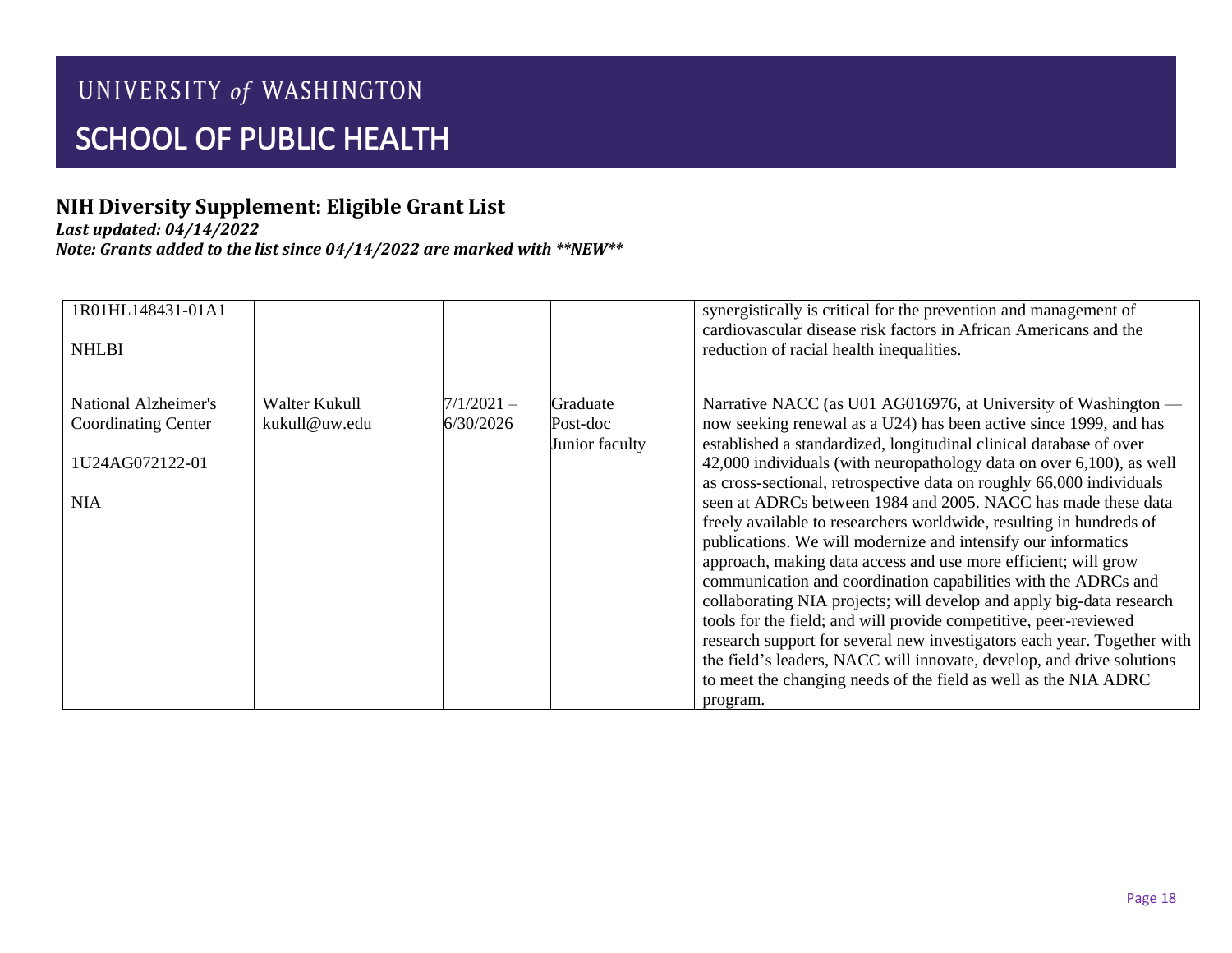

*Last updated: 04/14/2022*

| <b>Grant Title</b><br><b>Award Number</b><br><b>NIH Institute</b> | <b>Principal Investigator</b> | $Start -$<br><b>End Dates</b> | <b>Preferred</b><br><b>Candidate-</b><br><b>Level</b> | <b>Study Summary</b>                                                    |
|-------------------------------------------------------------------|-------------------------------|-------------------------------|-------------------------------------------------------|-------------------------------------------------------------------------|
| $*$ <b>NEW</b> **                                                 | Rashmi K. Sharma              | $8/15/2021 -$                 | Graduate                                              | This study utilizes mixed methods to identify targets for intervention  |
|                                                                   | rasharma@uw.edu               | 4/30/2026                     | Post-doc                                              | to improve palliative care for Latinx, Chinese, and Vietnamese older    |
| Understanding and                                                 |                               |                               | Junior faculty                                        | adults with dementia and limited-English proficiency (LEP). The         |
| Improving Inequities in                                           |                               |                               |                                                       | long-term goal of this work is to develop, evaluate, and disseminate    |
| Palliative Care for Older                                         |                               |                               |                                                       | multi-level interventions to facilitate culturally-sensitive palliative |
| <b>Adults with Advanced</b>                                       |                               |                               |                                                       | care for older adults with dementia and LEP and their families. Aim     |
| Dementia and Limited-                                             |                               |                               |                                                       | 1 utilizes quantitative methods to compare the quality of care          |
| English Proficiency: A                                            |                               |                               |                                                       | received by decedents with advanced dementia and LEP to those           |
| Mixed-Methods Evaluation                                          |                               |                               |                                                       | with English proficiency in four key palliative care domains using      |
|                                                                   |                               |                               |                                                       | EHR-based quality metrics and novel machine learning methods.           |
| 1R01AG074253-01                                                   |                               |                               |                                                       | Aim 2 utilizes qualitative interviews with key stakeholders (older      |
|                                                                   |                               |                               |                                                       | adults with dementia and LEP and their family members,                  |
| <b>NIA</b>                                                        |                               |                               |                                                       | caseworker-cultural mediators and interpreters, and clinicians and      |
|                                                                   |                               |                               |                                                       | administrators) to identify modifiable targets for intervention across  |
|                                                                   |                               |                               |                                                       | multiple levels (individual, clinical encounter, healthcare system,     |
|                                                                   |                               |                               |                                                       | community). Aim 3 utilizes qualitative interviews with leaders of       |
|                                                                   |                               |                               |                                                       | community-based organizations to assess community-level                 |
|                                                                   |                               |                               |                                                       | resources and capacity to support high quality palliative care for      |
|                                                                   |                               |                               |                                                       | older adults with dementia and LEP.                                     |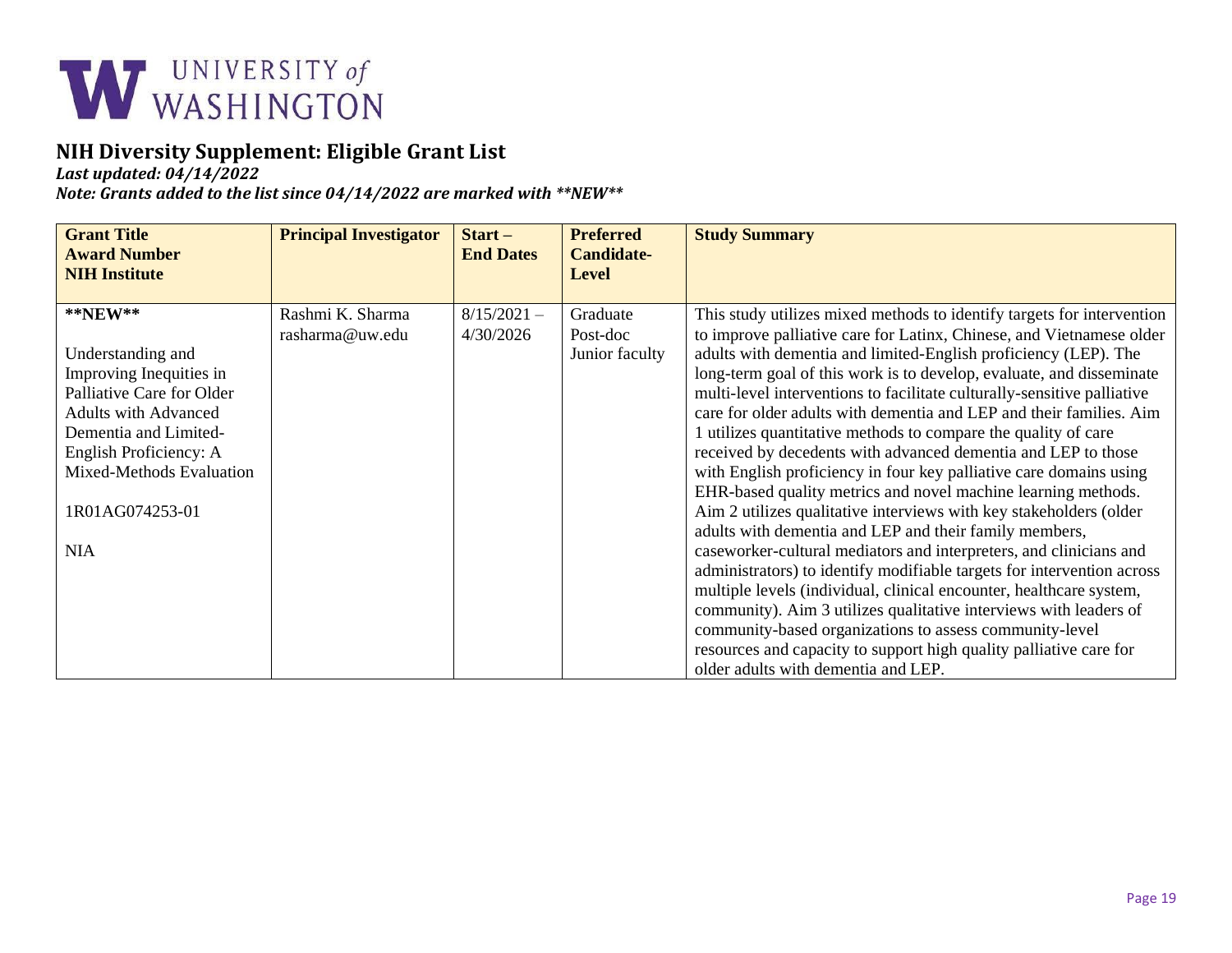

*Last updated: 04/14/2022*

| Optimizing Response to       | Mark Jensen            | $9/15/2021 -$ | Undergraduate | While behavioral treatments for chronic pain are effective on          |
|------------------------------|------------------------|---------------|---------------|------------------------------------------------------------------------|
| Chronic Pain Treatments in   | mjensen@uw.edu         | 6/30/2026     |               | average, some people benefit greatly from treatment while others       |
| Veterans: Identifying Key    |                        |               |               | benefit very little, and the same person may respond much more to      |
| <b>Moderators</b>            |                        |               |               | one type of treatment than another. This project aims to better        |
|                              |                        |               |               | understand the patient factors that could be used to identify – before |
| R01AT011012                  |                        |               |               | treatment -who will benefit the most from each of three different      |
|                              |                        |               |               |                                                                        |
|                              |                        |               |               | chronic pain treatments: cognitive behavioral therapy, Hypnotic        |
| <b>NCCIH</b>                 |                        |               |               | Cognitive Therapy, and Mindfulness-Based Cognitive Therapy. The        |
|                              |                        |               |               | knowledge gained from this research will provide an essential          |
|                              |                        |               |               | platform for developing algorithms to effectively match patients       |
|                              |                        |               |               | with chronic pain to treatments that are most likely to be benficial   |
|                              |                        |               |               | for them.                                                              |
| The High-Intensity Exercise  | Allison Webel          | $4/15/2020 -$ | Post-doc      | Aging with HIV may be associated with a greater impairment in          |
| to Attenuate Limitations and | allison.webel@case.edu | 3/31/2025     | Faculty       | physical function and worse fatigue, contributing to an impaired       |
| Train Habits (HEALTH) in     |                        |               |               | health span; few therapies are effective in slowing physical function  |
| Older Adults with HIV        |                        |               |               | decline or improving fatigue in people with or without HIV. Here       |
|                              |                        |               |               | we propose to test two exercise regimens of varying interval and       |
| 1R01AG066562-01              |                        |               |               | intensity (high-intensity interval training vs continuous moderate-    |
|                              |                        |               |               | intensity exercise) on changes in physical function, fatigue, and      |
| <b>NIA</b>                   |                        |               |               | mitochondrial bioenergetics. Furthermore, we will explore the          |
|                              |                        |               |               | impact of a biobehavioral coaching intervention vs control on          |
|                              |                        |               |               | adherence to physical activity following the supervised exercise       |
|                              |                        |               |               | intervention.                                                          |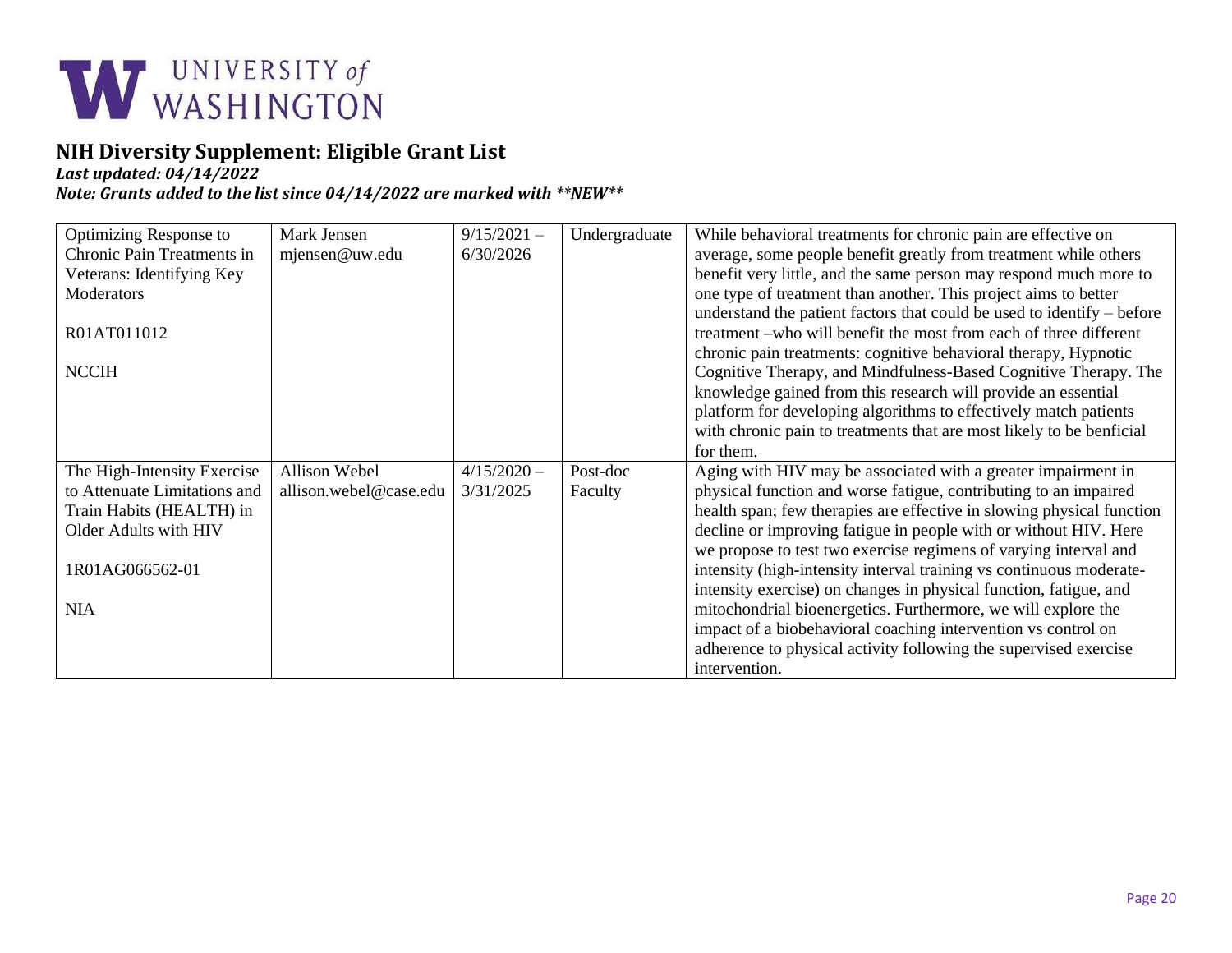

*Last updated: 04/14/2022*

| Co-benefits of co-delivery<br>of long-acting antiretrovirals<br>and contraceptives<br>1R01AI155052-01A1<br><b>NIAID</b> | Rena Patel<br>rcpatel@uw.edu                                    | $4/14/2021 -$<br>3/31/2026 | Undergrad<br>Post-bac<br>Grad<br>(Master's)<br>Grad<br>(PhD/MD)<br>Post-doc<br>Faculty | This research will contribute to public health efforts to improve<br>treatment outcomes for adolescent girls and young women living<br>with HIV in resource-limited settings by evaluating the impact of a<br>novel long-acting HIV treatment. Findings from this study will have<br>important implications for HIV care and treatment approaches and<br>guidelines globally. This research has the potential to make<br>important contributions towards addressing some of the key public<br>health problems in sub-Saharan Africa, including attainment of the<br>UNAIDS 90-90-90 targets; prevention of mother to child<br>transmission of HIV; and maternal morbidity and mortality. |
|-------------------------------------------------------------------------------------------------------------------------|-----------------------------------------------------------------|----------------------------|----------------------------------------------------------------------------------------|------------------------------------------------------------------------------------------------------------------------------------------------------------------------------------------------------------------------------------------------------------------------------------------------------------------------------------------------------------------------------------------------------------------------------------------------------------------------------------------------------------------------------------------------------------------------------------------------------------------------------------------------------------------------------------------|
| <b>Washington National</b><br><b>Primate Research Center</b><br>P51OD010425<br>ORIP                                     | Deborah Fuller (Co-PI)<br>fullerdh@uw.edu<br>Sean Sullivan (PI) | $5/1/2021 -$<br>4/30/2027  | Undergrad<br>Post-bac<br>Grad<br>(Master's)<br>Grad<br>(PhD/MD)<br>Post-doc<br>Faculty | The Washington National Primate Research Center provides<br>necessary nonhuman primate models for a variety of diseases and<br>conditions that affect humans such as HIV/AIDS, vision and other<br>neurologic disorders, and issues related to reproduction and<br>fetal/infant development. The availability of these models allows for<br>the development of preventive and interventional medicine and<br>medical techniques to improve public health.                                                                                                                                                                                                                                |
| Quantitative Analysis of<br>Labile Metabolites in<br><b>Biological Samples</b><br>1R01GM138465-01A1<br><b>NIGMS</b>     | G.A. Nagana Gowda<br>ngowda@uw.edu                              | $4/1/2021 -$<br>3/31/2025  | Grad<br>(Master's)<br>Grad<br>(PhD/MD)<br>Post-doc<br>Faculty                          | Coenzymes and antioxidants mediate hundreds of biochemical<br>reactions and are fundamental to the cellular and mitochondrial<br>functions. In this proposal, using nuclear magnetic resonance<br>(NMR) spectroscopy and mass spectrometry, we seek to develop<br>methods to reliably measure the coenzymes and antioxidants in<br>blood, cells, mouse tissue as well as subcellular components such as<br>mitochondria and cytoplasm. We also seek to develop methods to<br>measure these coenzymes in live cells and mitochondria in real time.<br>Development of robust methods for analysis of metabolites                                                                           |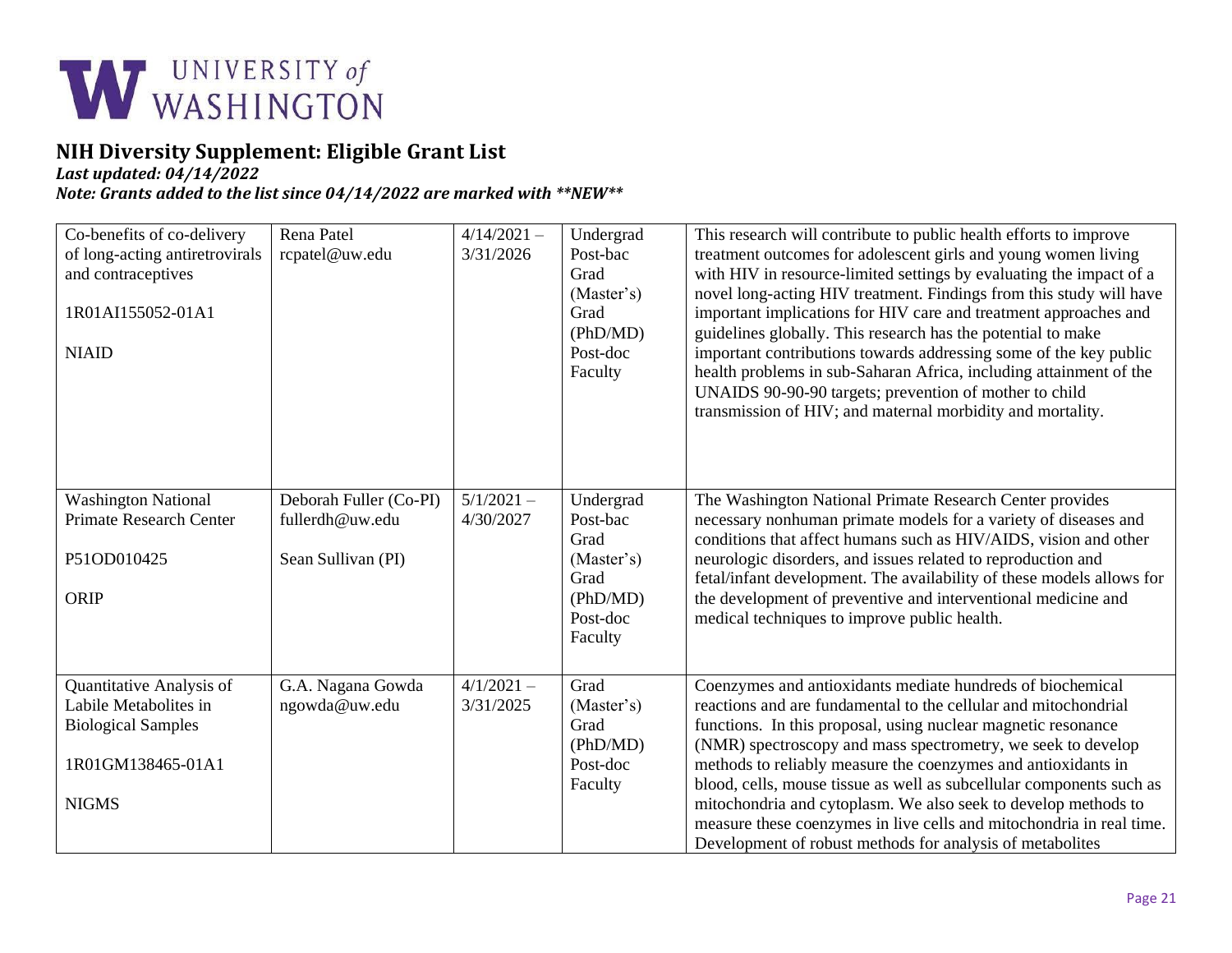

*Last updated: 04/14/2022*

|                                                                                                                                                                                                                                                             |                                        |                            |                                                                                        | fundamental to the cellular functions offers new avenues for<br>investigations of human health and diseases.                                                                                                                                                                                                                                                                                                                                                                                                                                                                                                                                                   |
|-------------------------------------------------------------------------------------------------------------------------------------------------------------------------------------------------------------------------------------------------------------|----------------------------------------|----------------------------|----------------------------------------------------------------------------------------|----------------------------------------------------------------------------------------------------------------------------------------------------------------------------------------------------------------------------------------------------------------------------------------------------------------------------------------------------------------------------------------------------------------------------------------------------------------------------------------------------------------------------------------------------------------------------------------------------------------------------------------------------------------|
| Randomized controlled trial<br>evaluating an innovative<br>community-based<br>intervention combining<br>group-based exercise and<br>behavioral health skills-<br>training for older adults with<br>painful knee osteoarthritis<br>R01AG060992<br><b>NIA</b> | <b>Kushang Patel</b><br>kvpatel@uw.edu | $5/1/2019 -$<br>4/30/2024  | Undergrad<br>Post-bac<br>Grad<br>(Master's)<br>Grad<br>(PhD/MD)<br>Post-doc<br>Faculty | Knee osteoarthritis is a common, leading cause of pain-related<br>disability in older adults. We propose to evaluate a community-<br>based intervention that combines physical exercise and behavioral<br>health skills training to improve physical activity in older adults.<br>Given the high burden of pain in the older adult population and<br>limited treatment options that are safe and effective, our long-term<br>goal is to establish a low-cost, effective behavioral health program<br>for older adults with chronic musculoskeletal pain that complements<br>existing community-based exercise programs and that can be widely<br>disseminated. |
| Genetic, Metabolic and<br><b>Regulatory Control of MIC</b><br>and Relapse in M.<br>tuberculosis<br>5R01AI146194-02<br><b>NIAID</b>                                                                                                                          | David. R. Sherman<br>dsherman@uw.edu   | $3/10/2020 -$<br>2/28/2025 | Any level                                                                              | We recently discovered that small differences in bacterial<br>susceptibility to TB drugs are important predictors of treatment<br>outcome, but what drives those differences is not known. This<br>project unites three labs with highly complementary expertise to<br>interrogate how M. tuberculosis clinical strains respond to treatment.<br>We will apply with leading edge approaches in genetics,<br>metabolism, gene regulation and network-based modeling to reveal<br>fundamental new knowledge about TB that could lead directly to<br>shorter treatment times and better treatment outcomes.                                                       |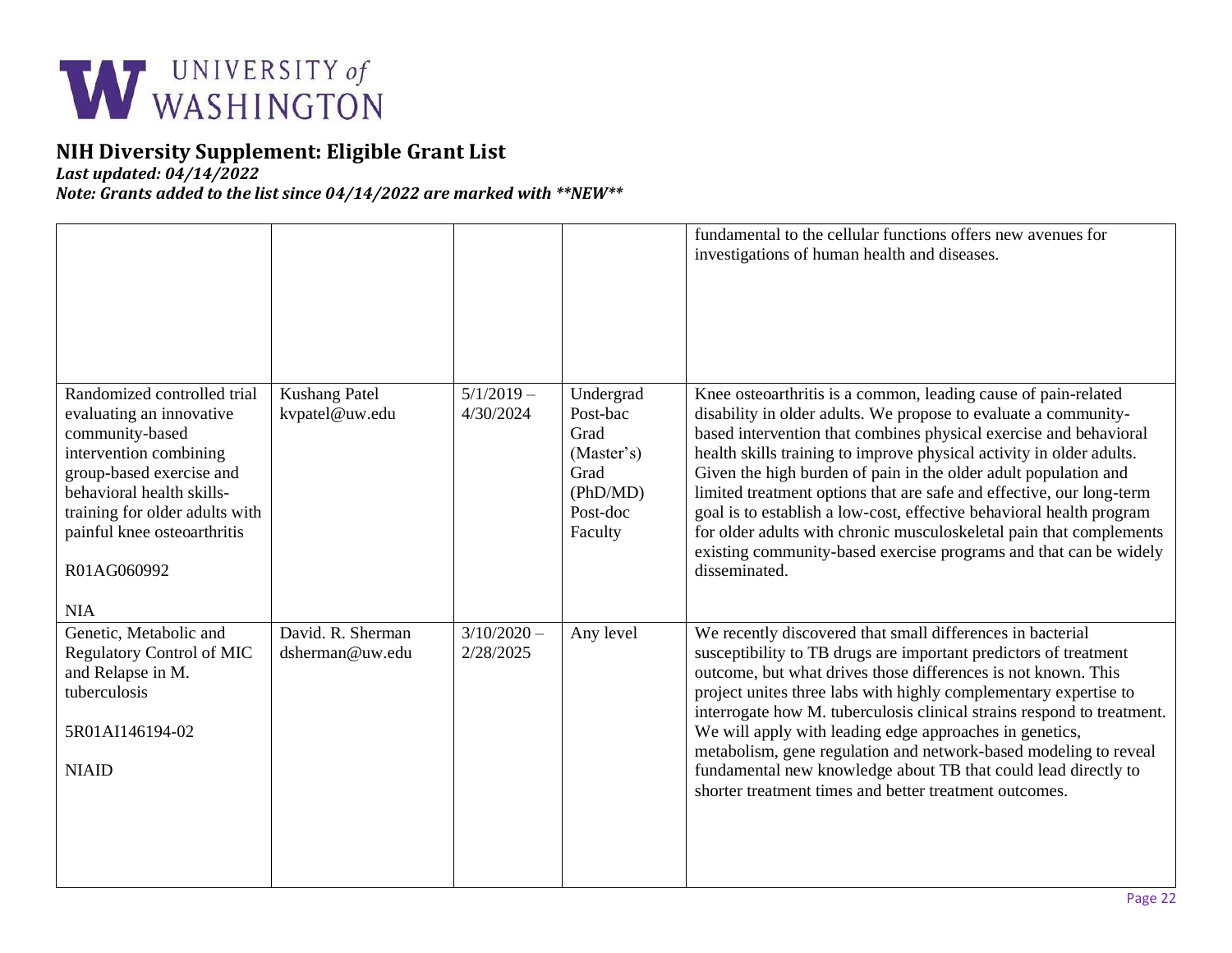

*Last updated: 04/14/2022*

| Understanding the role of<br>TP53 mutation in genetic<br>susceptibility to ovarian<br>cancer<br>1R01CA259384-01<br><b>NCI</b>                | Rosana Risques<br>rrisques@uw.edu | $4/1/2021 -$<br>3/31/2026  | Grad<br>(PhD/MD)<br>Post-doc<br>Faculty | The biological mechanisms that drive genetic susceptibility to<br>ovarian cancer are not well understood. This grant will use ultra-<br>sensitive sequencing to characterize with high resolution TP53<br>mutations in fallopian tube during normal aging and in women with<br>susceptibility to ovarian cancer to determine whether elevated risk of<br>ovarian cancer is associated with increased somatic TP53 clonal<br>evolution. This research will increase our understanding of ovarian<br>carcinogenesis and enable to develop better strategies for ovarian<br>cancer prevention and prediction. |
|----------------------------------------------------------------------------------------------------------------------------------------------|-----------------------------------|----------------------------|-----------------------------------------|------------------------------------------------------------------------------------------------------------------------------------------------------------------------------------------------------------------------------------------------------------------------------------------------------------------------------------------------------------------------------------------------------------------------------------------------------------------------------------------------------------------------------------------------------------------------------------------------------------|
| Acceptability of Sustained-<br>Release Antiretrovirals for<br>Treatment in the US and<br>sub-Saharan Africa<br>5R01MH121424-02<br><b>NMH</b> | Jane Simoni<br>jsimoni@uw.edu     | $9/17/2019 -$<br>7/31/2024 | Post-doc<br>Faculty                     | The development of sustained-release or long-acting injectable<br>antiretroviral therapy (LAI ART) is an important technological<br>advance that could increase ART uptake and adherence by providing<br>new options to support viral load suppression. The proposed work<br>will advance LAI ART product development efforts by providing<br>key estimates of acceptability and patient preferences, enabling<br>funders, product developers, and policy makers to optimize products<br>for the greatest likelihood of uptake, adherence, and long-term viral<br>suppression.                             |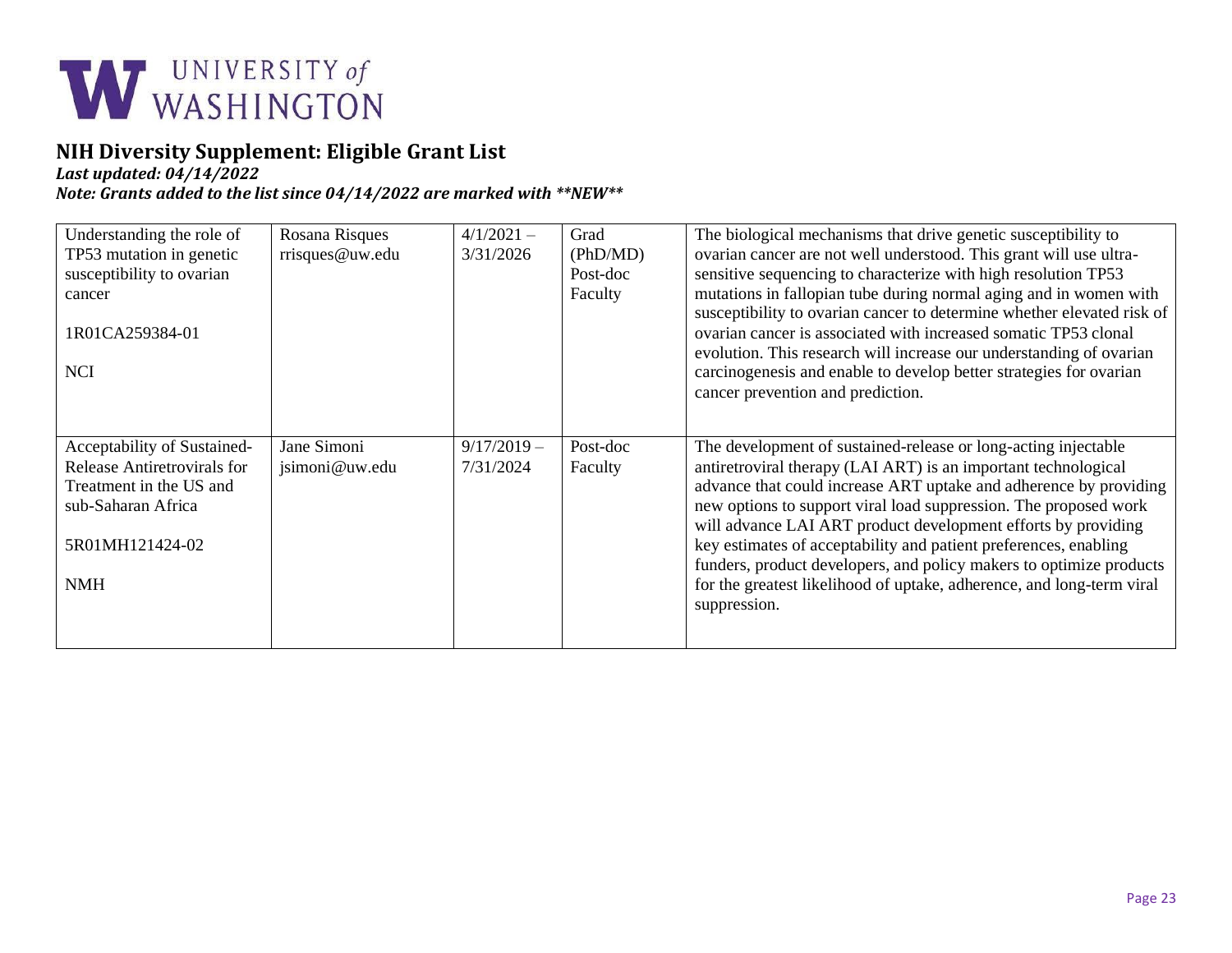

*Last updated: 04/14/2022*

| <b>Grant Title</b><br><b>Award Number</b><br><b>NIH Institute</b> | <b>Principal Investigator</b>        | $Start -$<br><b>End Dates</b> | <b>Preferred</b><br><b>Candidate-</b><br><b>Level</b> | <b>Study Summary</b>                                                                                                                                                                                      |
|-------------------------------------------------------------------|--------------------------------------|-------------------------------|-------------------------------------------------------|-----------------------------------------------------------------------------------------------------------------------------------------------------------------------------------------------------------|
| Genetic requirements of<br>Helicobacter pylori<br>infection       | Nina Salama<br>nsalama@fredhutch.org | $12/2/2003 -$<br>1/31/2026    | Undergrad<br>Post-bac<br>Grad (PhD/MD)                | Helicobacter pylori infect the human stomach of 50% of the<br>world's population where it can cause mild inflammation, ulcer<br>disease and even gastric cancer, depending in part on the genetic         |
| 2R01AI054423-16                                                   |                                      |                               | Post-doc<br>Faculty                                   | diversity of the infecting strain. In this project we study the genes<br>and mechanisms contributing to chronic colonization to identify<br>the mediators of persistent infection. Our studies of genetic |
| <b>NIAID</b>                                                      |                                      |                               |                                                       | variation during stomach infection will show how these mediators<br>adapt during the chronic inflammation that leads to severe disease<br>(cancer).                                                       |